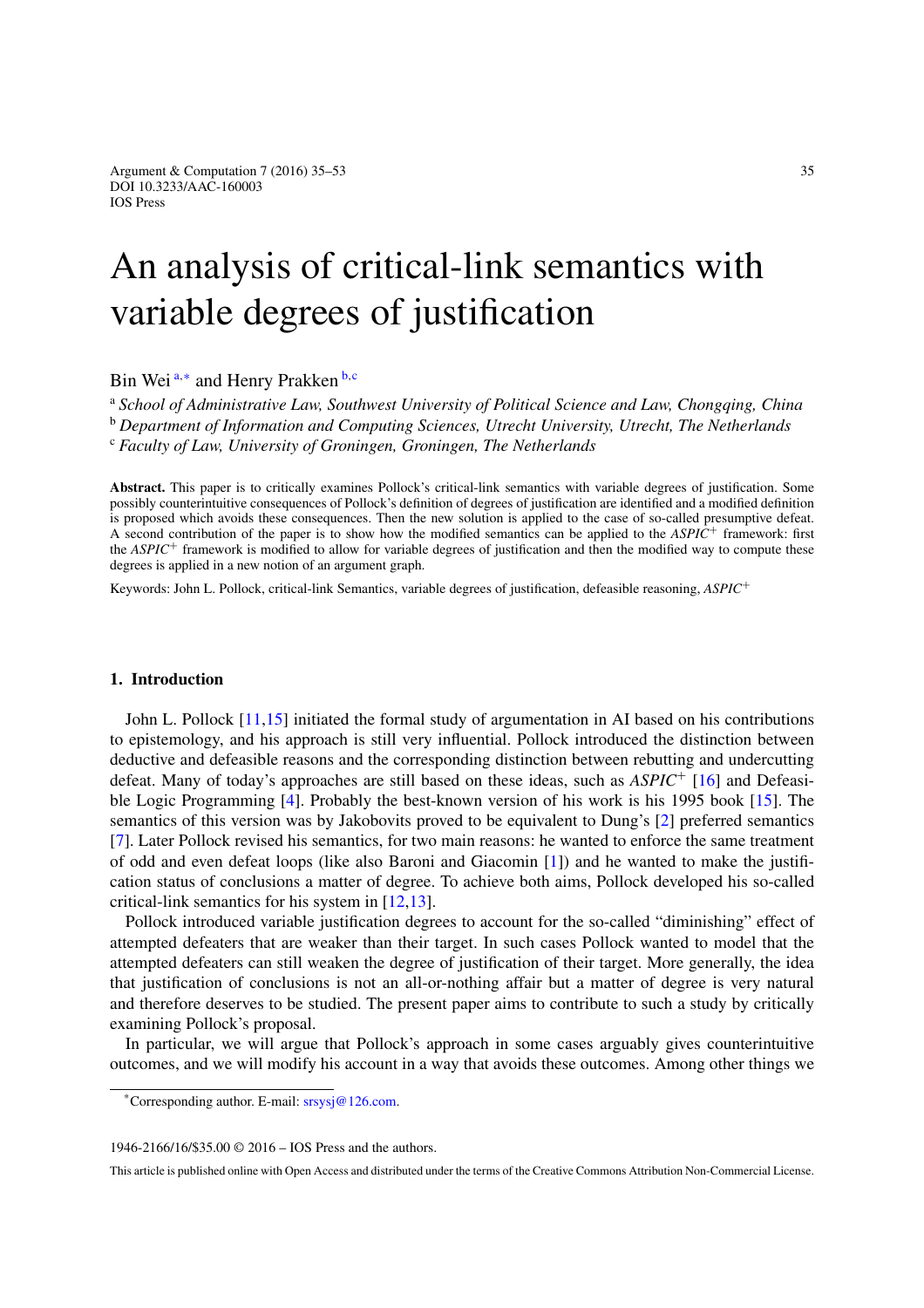will apply our new proposal to the issue of "presumptive defeat", also known as the issue of ambiguity blocking versus ambiguity propagating. Since many of Pollock's ideas are still used in other frameworks, our contributions will also be relevant for these frameworks. To illustrate this point, we will at the end discuss how Pollock's ideas and our modifications can be incorporated in the *ASPIC*<sup>+</sup> framework for structured argumentation recently proposed by [\[9](#page-18-9)[,10](#page-18-10)[,16](#page-18-2)[–18](#page-18-11)].

This paper is organized as follows. In Section [2,](#page-1-0) we first summarize Pollock's 1995 system [\[15](#page-18-1)], then discuss why Pollock wanted to change this and then give his critical-link semantics and his definition of gradual justification. In Section [3,](#page-7-0) we then discuss some arguably counterintuitive outcomes, present our revised definitions and show that they avoid these outcomes. In Section [4,](#page-11-0) we discuss how to transfer the revised semantic into *ASPIC*<sup>+</sup> framework with gradual degrees. Finally, we conclude in Section [5.](#page-17-0)

# <span id="page-1-0"></span>**2. Semantics**

In this section we present Pollock's critical-link semantics with variable degrees of justification, preceded by a brief overview of his multiple-assignment semantics.

#### *2.1. Basic features*

There are several constant features in Pollock's work on defeasible reasoning. Reasoning proceeds from a knowledge base of classical-logic formulas by chaining reasons into inference graphs, where all reasons are either deductive or defeasible. Only applications of defeasible reasons can be defeated, and there are two kinds of defeaters: *rebutting* defeaters attack the conclusion of a defeasible inference by favoring a conflicting conclusion, while *undercutting* defeaters attack the defeasible inference itself, without favouring a conflicting conclusion.

More precisely, Pollock assumed as given a knowledge base of first-order formulas and two sets of deductive and defeasible reasons, which technically are inference rules. Pollock then considered arguments, which are sequences of *argument lines* (in later work, he speaks of sequences of nodes in an inference graph). Each argument line contains a proposition, the reason applied to infer the proposition (where this reason can also be that it is taken from the knowledge base), the set of preceding lines from which the proposition is inferred, and the line's strength. Both elements from the knowledge base and reasons have a numerical strength, which are used to compute the strength of an argument in a way further explained below. The strength of an element  $\varphi$  of the knowledge base is below written as  $\delta(\varphi)$ while the strength of a reason *r* will be written as  $\rho(r)$ .

**Definition 1.** An argument line is a tuple  $(\varphi, r, L, s)$ , where  $\varphi$  is a proposition, *r* is the reason applied to infer  $\varphi$ , *L* is the set of preceding lines from which  $\varphi$  is inferred, and *s* is the line's strength.

Below the strength of argument line *l* will sometimes be written as *s(l)*.

<span id="page-1-1"></span>**Definition 2.** An argument line  $(\varphi, r, L, s)$  defeats an argument line  $(\varphi', r', L', s')$  iff  $r'$  is a defeasible rule, and  $s \geq s'$ , and  $\varphi = \neg \varphi'$  or  $\varphi = \neg r'$  (here  $\neg r$  is shorthand for saying that the antecedents of rule *r* do not support its consequent). Moreover, an argument *A* defeats an argument *B* iff a line of *A* defeats a line of *B*.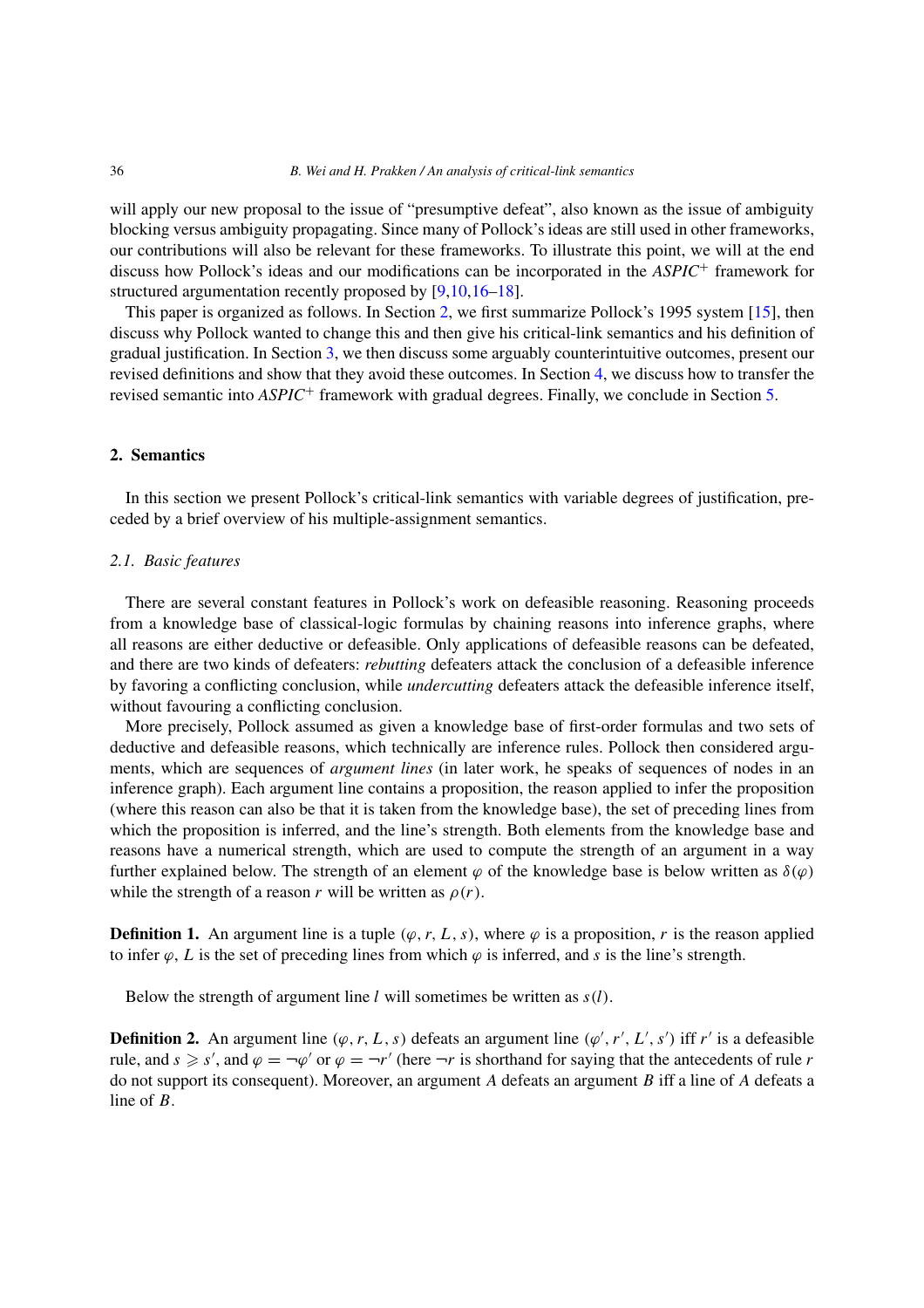In his account of the strength of arguments, Pollock rejected the probability calculus and initially proposed a *weakest link principle* as the underlying principle for computing the strength of an argument. He defined the argument strength of a defeasible argument as the minimum of the strengths of the defeasible reasons employed in it and the degrees of justification of its premises.

**Definition 3.** For any argument line  $l = (\varphi, r, L, s)$  (where  $L = \{l_1, \ldots, l_n\}$ ) the strength  $s(l)$  is inductively defined as follows:

- If *l* takes  $\varphi$  from the knowledge base, then  $s(l) = \delta(\varphi)$ .
- Otherwise,  $s(l) = \min\{\rho(r), s(l_1), \ldots, s(l_n)\}.$

With respect to accrual of arguments for the same conclusion, Pollock proposed that if there are two or more separate undefeated arguments for a conclusion, the degree of justification for the conclusion is the maximum of the strengths of these arguments.

#### *2.2. Multiple assignment semantic*

In [\[15\]](#page-18-1) Pollock considered inference graphs, where the nodes represent the conclusions of argument lines, support-links tie nodes to the nodes from which they are inferred from *L* or the conclusions of the argument lines, and defeat-links indicate defeat relations between nodes. These links relate their roots to their targets. The root of a defeat-link is a singe node, while the root of a support-link is a set of nodes. He then proposed a labeling approach to define the justification status of nodes and propositions.

**Definition 4.** A node of the inference-graph is *initial* iff its node-basis and list of node-defeaters is empty, where

- The *node-basis* of a node is the set of roots of its support links.
- The *node-defeaters* are the roots of the defeat links having the node as their target.

<span id="page-2-1"></span>**Definition 5.** An assignment  $\sigma$  of defeated and undefeated to a subset of the nodes of an inference-graph is a *partial status assignment* iff:

- *σ* assigns *undefeated* to any initial node;
- *σ* assigns *undefeated* to a non-initial node *α* iff *σ* assigns *undefeated* to all the members of the node-basis of  $\alpha$  and  $\sigma$  assigns *defeated* to all node-defeaters of  $\alpha$ ;
- *σ* assigns *defeated* to a non-initial node *α* iff either *σ* assigns *defeated* to a member of the node-basis of *α* or *σ* assigns *undefeated* to a node-defeater of *α*.

**Definition 6.** Assignment  $\sigma$  is a *status assignment* iff  $\sigma$  is a partial status assignment and  $\sigma$  is not properly contained in any other partial status assignment.

Finally, Pollock defines the justification status of an argument as follows:

<span id="page-2-0"></span>**Definition 7.** A node  $\alpha$  of an inference graph is *undefeated* iff every status assignment to the inference graph assigns *undefeated* to *α*; otherwise *α* is *defeated*.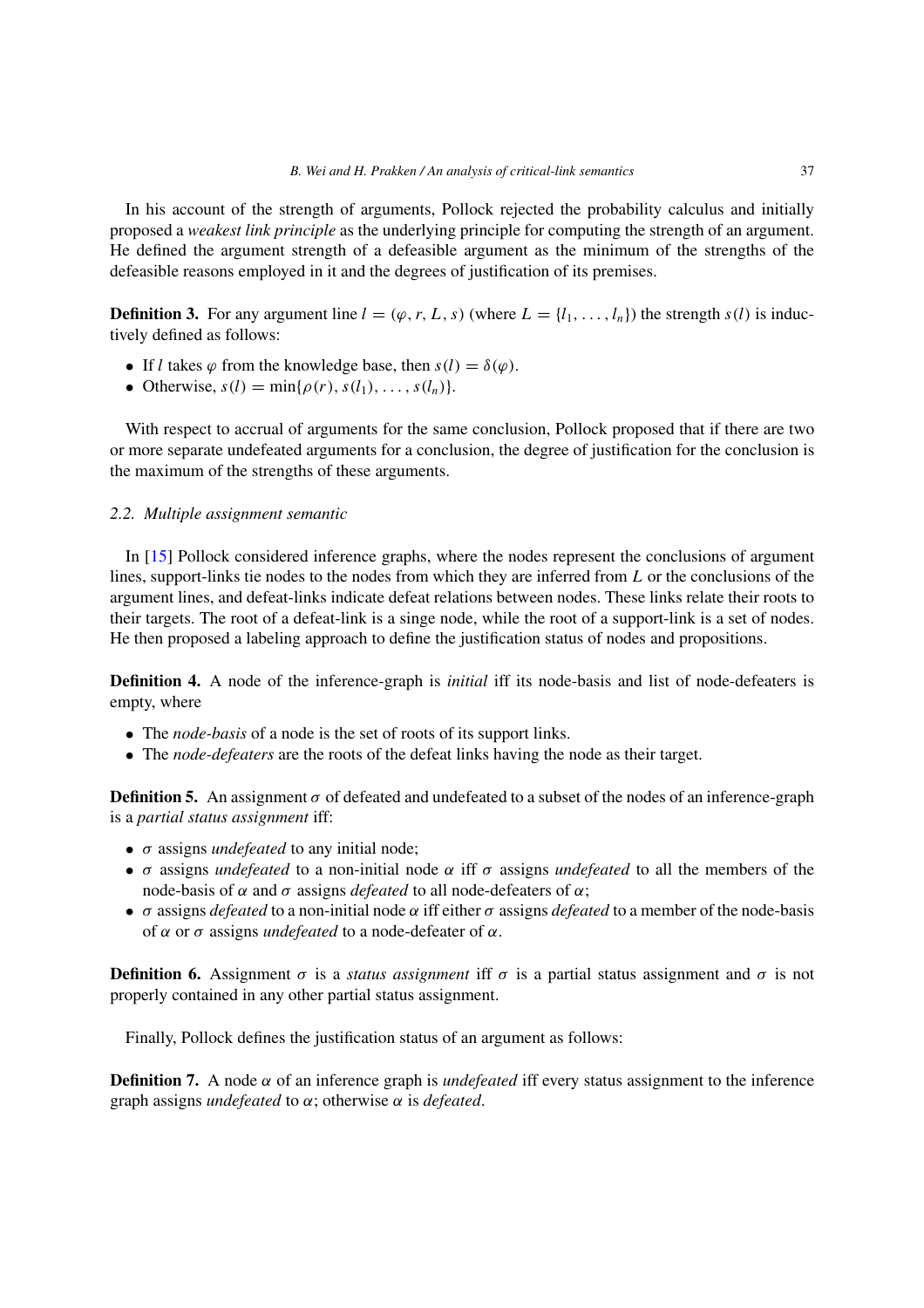38 *B. Wei and H. Prakken / An analysis of critical-link semantics*



<span id="page-3-0"></span>Fig. 1. Inference graphs.

Although the multiple assignment semantics produces the intuitively correct answer for many complicated inference-graphs, Pollock was still not satisfied with it, since it can produce different outcomes for inference-graphs containing odd-length and even-length defeat cycles. See, for example, the graphs in Fig. [1](#page-3-0) (dotted arrows indicate support links and full arrows indicate defeat links):

In  $G(1)$ , there are two status assignments: in the first assignment *B* is assigned defeated while *D* is assigned undefeated while in the second assignment *B* is assigned undefeated while *D* is assigned defeated. In both assignments *P* is defeated by an undefeated defeater, so in both assignments *P* is defeated and hence *Q* is undefeated. Hence according to Definition [7,](#page-2-0) *P* and *Q* respectively have the justification status defeated and undefeated. By contrast, in  $G'(1)$  there is only one status-assignment, namely an assignment that assigns no status to any node of *B*, *D*, *F*, *P*, or *Q*. So according to Definition [7,](#page-2-0) both *P* and *Q* have the justification status defeated.

Pollock believed that the difference of statuses of *Q* in these two graphs is a clear counterexample to all existing semantics. In order to avoid this problem, he proposed a new so-called critical-link semantics.

# *2.3. Critical-link semantics on status of justification*

The core idea of critical-link semantics  $[12,13]$  $[12,13]$  for solving the above problem is to build new inference-graphs as subgraphs of the original inference graph and assign various statuses to initial nodes in different cases. This idea is formally defined as follows:

**Definition 8.** An *inference/defeat-path* from a node  $\varphi$  to a node  $\theta$  is a sequence of support-links and defeat-links such that

- $\varphi$  is a root of the first link in the path;
- $\bullet$  *θ* is the target of the last link in the path;
- the root of each link after the first member of the path is the target of the preceding link;
- the path does not contain an internal loop, i.e., no two links in the path have the same target.

For simplicity, we define the *inference/defeat-path* from a node *ϕ* to a node *θ* as a sequence of supportlinks and defeat-links  $\langle L_1, \ldots, L_n \rangle$ , such that (1) node  $\varphi$  is the initial node in path; (2) there exist nodes  $\psi_1, \ldots, \psi_{n-1}$ , such that  $L_1 = (\varphi, \psi_1), L_i = (\psi_{i-1}, \psi_i)$ , and  $L_i = (\psi_{n-1}, \theta)$ , where  $(\varphi, \psi)$  means the support-link or defeat link from node  $\varphi$  to node  $\psi$ .

**Definition 9.** A node *θ* of an inference graph is *ϕ*-*dependent* iff there is an inference/defeat-path from *ϕ* to *θ*.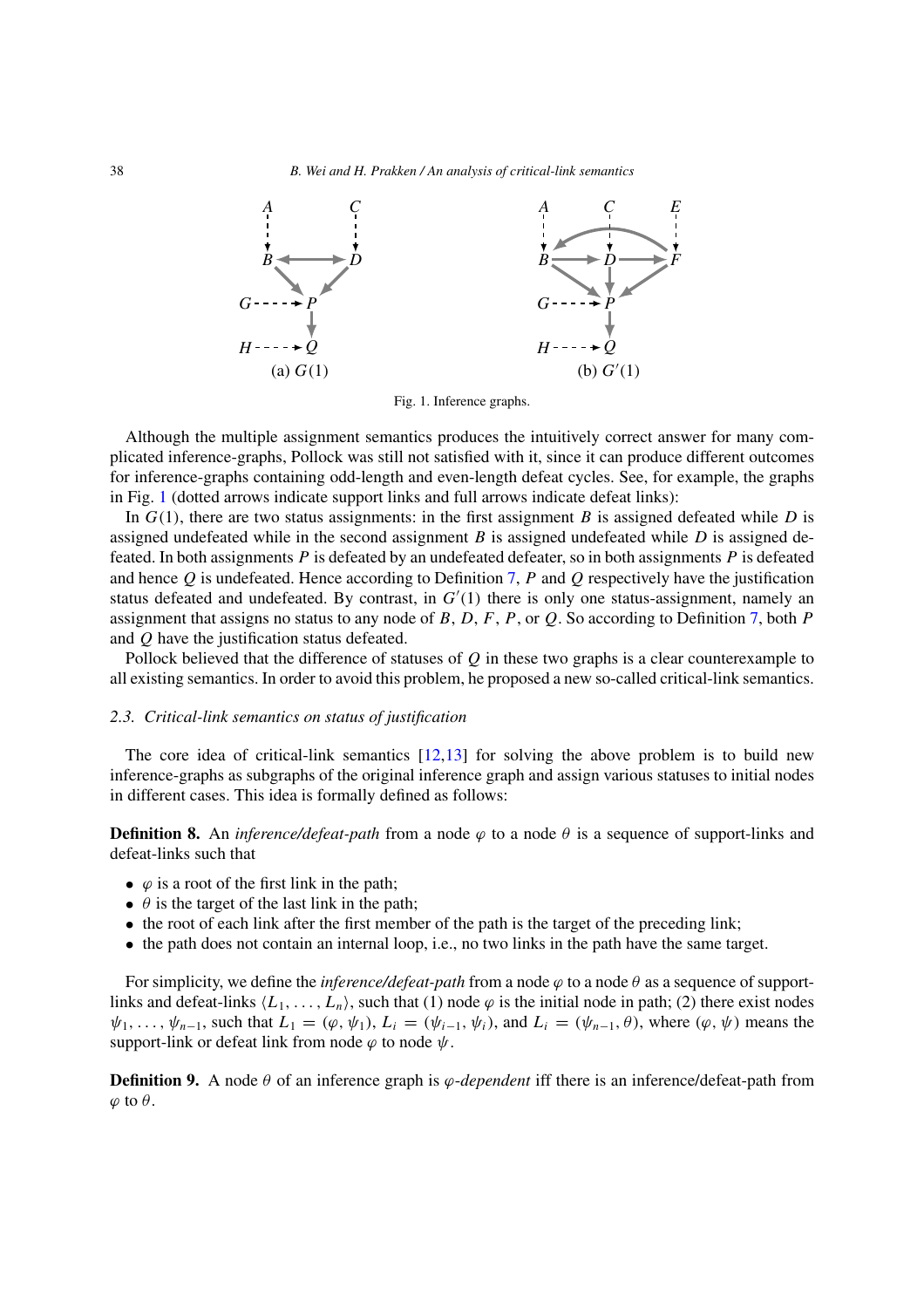In  $G(1)$ ,  $B/D$  is  $D/B$ -dependent, while in  $G'(1)$ ,  $B$  is  $D$ -dependent and  $F$ -dependent,  $D$  is  $F$ dependent and *B*-dependent and *F* is *D*-dependent and *B*-dependent.

**Definition 10.** A *circular inference/defeat-path* from a node *ϕ* to itself is an inference/defeat-path from *ϕ* to *ϕ* via a defeater of *ϕ*.

In  $G(1)$  there exist two circular defeat paths  $\langle (B, D), (D, B) \rangle$  and  $\langle (D, B), (B, D) \rangle$ , while in  $G'(1)$  there exist three circular defeat paths  $\langle (B, D), (D, F), (F, B) \rangle$ ,  $\langle (D, F), (F, B), (B, D) \rangle$  and  $\langle (F, B), (B, D), (D, F) \rangle$ .

**Definition 11.** A *circular inference/defeat-path* is an *undefeated* circular path iff it is a circular path and there is no defeat link outside the path having a node in the circular path as its target.

In *G(*1*)* and *G (*1*)*, all of the circular paths are *undefeated* circular path. Consider next three nodes *A*, *B* and *C*, where *A* defeats *B*, *B* defeats *C* and *C* defeats *B* (ignore the node-basis). From the above definition it follows that the circular paths  $\langle (B, C), (C, B) \rangle$  and  $\langle (C, B), (B, C) \rangle$  are not *undefeated* circular paths.

**Definition 12.** A defeat-link is  $\varphi$ *-critical* iff it is a member of some minimal set of defeat-links such that removing all the defeat-links in the set suffices to cut all the circular inference/defeat-paths from *ϕ* to *ϕ*.

In  $G(1)$ ,  $(B, D)$  and  $(D, B)$  are both *B*-critical and *D*-critical, since  $\{(B, D)\}\$ and  $\{(D, B)\}\$ are the minimal sets such that removing *(B, D)* and *(D, B)* suffices to cut the circular defeat paths  $\langle (B, D), (D, B) \rangle$  and  $\langle (D, B), (B, D) \rangle$ . Likewise, in *G*<sup>'</sup>(1),  $(B, D)$ ,  $(D, F)$  and  $(F, B)$  are all both *B*-critical, *D*-critical and *F*-critical, since  $\{(B, D)\}\$ ,  $\{(D, F)\}$  and  $\{(D, B)\}$  are the minimal sets such that removing their sole member suffices to cut the circular defeat paths of which they are part.

**Definition 13.** If  $\varphi$  is a node of an inference graph *G*, then  $G_{\varphi}$  is the inference graph that results from

- 1. deleting all *ϕ*-critical defeat-links from *G* and
- 2. making all members of the node-basis of  $\varphi$  initial nodes in  $G_{\varphi}$  and
- 3. making all  $\varphi$ -independent nodes initial-nodes in  $G_{\varphi}$  with stipulated defeat-statuses the same as their defeat-statuses in *G*.

Note that Pollock thus in fact modified the default justification status "undefeated" of initial nodes by stipulating that some initial nodes in a newly-constructed inference graph are defeated, instead of being automatically undefeated. For example, graph  $G(2)$  $G(2)$  $G(2)$  in Fig. 2 displays  $G_B$  (and also  $G_D$ ). In this graph, both *B* and *D* are also initial nodes but they are now stipulated to be defeated, since they both had the justification status 'defeated' in the original graph  $G(1)$ . Likewise, graph  $G'(2)$  $G'(2)$  $G'(2)$  in Fig. 2 displays  $G_B$ (and also  $G_D$  and  $G_F$ ). In this graph, all of *B*, *D* and *F* are initial nodes but they are now stipulated to be defeated, since they all had the justification status 'defeated' in the original graph *G (*1*)*.

Pollock then redefined his computation principles as follows:

**Definition 14** (Justification status for critical-link semantics)**.** The critical-link semantics consists of two rules:

1. Initial nodes are *defeated* when they are newly initial nodes and belong to the node-basis of a node in an undefeated circular path. Otherwise, initial nodes are *undefeated*.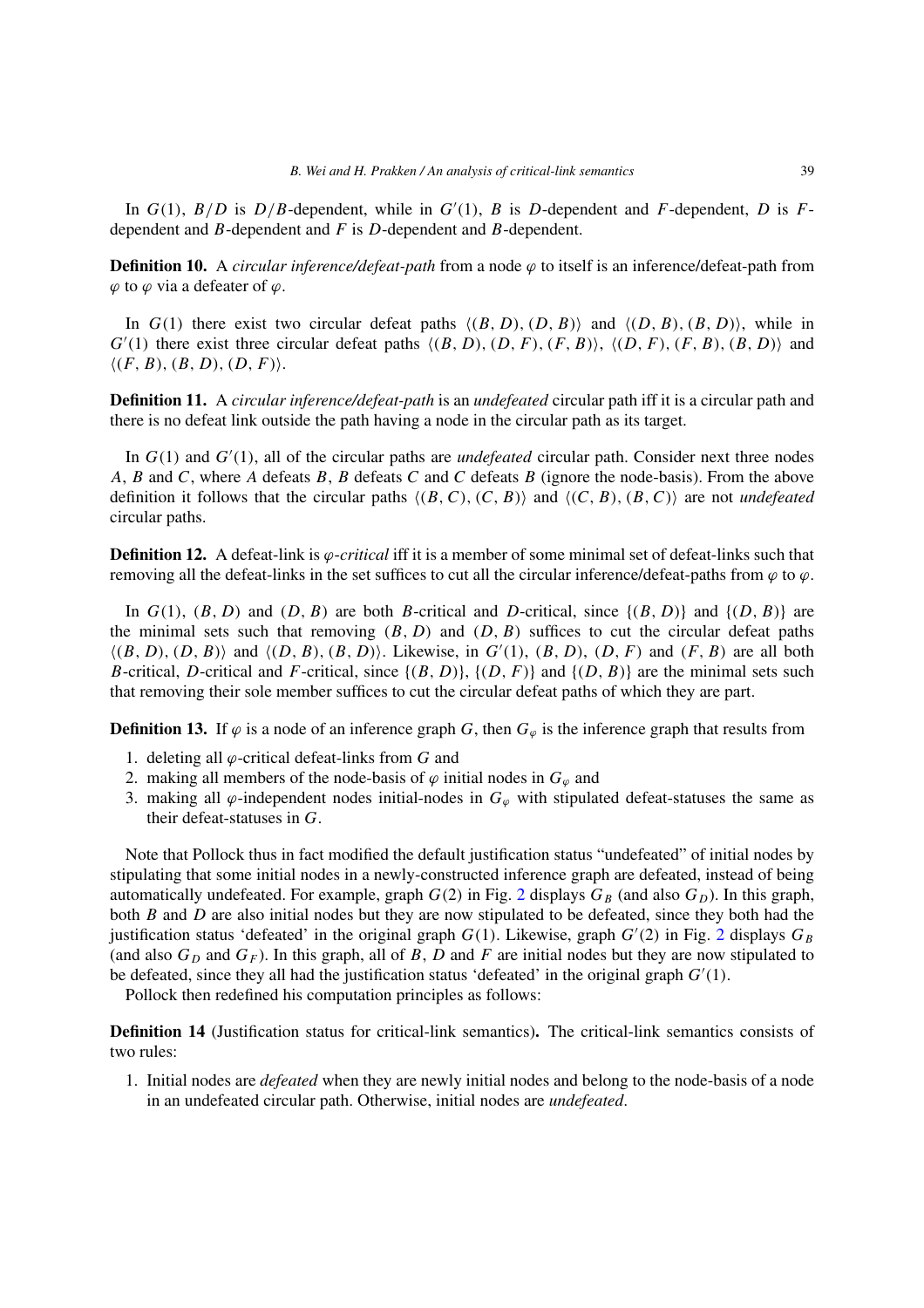40 *B. Wei and H. Prakken / An analysis of critical-link semantics*



<span id="page-5-0"></span>Fig. 2. Renewed inference graphs.

2. A non-initial node  $\varphi$  is *undefeated* in an inference-graph G iff all members of the node-basis of  $\varphi$ are *undefeated* and any defeater for  $\varphi$  is *defeated* in  $G_{\varphi}$ .

Note that thus in his critical-link semantics Pollock does not any more consider (possibly multiple) status assignments to a graph but directly defines the justification status of nodes.

In our example this definition yields that node *Q* has in both *G(*2*)* and *G (*2*)* the same status *defeated*. First, all the statuses of nodes *A*, *C* in *G(*2*)* and *A*, *C*, *E* in *G (*2*)* are *undefeated*, since they were already initial nodes in the original graphs. Then  $B$ ,  $D$  in  $G(2)$  and  $B$ ,  $D$ ,  $F$  in  $G'(2)$  are *defeated*, since they are newly initial nodes stipulated to be defeated. Consider the statuses of node *P* in the new semantics: there are no *P*-critical defeat-links in Fig. [2,](#page-5-0) so removing *P*-critical defeat-links leaves the original graph unchanged. *P* is then *undefeated*. Then, because there are no *Q*-dependent defeat-links in Fig. [2,](#page-5-0) *Q* is *defeated* in both graphs. Note also that this result reflects Pollock' intuition that nodes that are defeated should not have power to defeat other nodes. We will discuss this further below in Section [3.4,](#page-8-0) when we discuss Pollock' account of so-called "presumptive defeat".

# *2.4. Critical-link semantics with variable degrees of justification*

We next discuss how Pollock uses his critical-link semantics [\[12](#page-18-7)] to define variable degrees of justification. A main motivation of the idea that propositions should have variable degrees of justification is Pollock' notion of a *diminisher*. A diminisher is a defeater of a node that is weaker than its target. Note that the notion of defeater here is different from the notion defined in Definition [2,](#page-1-1) since the new version of the defeat relation does not depend on the strength of arguments anymore. Thus from now on we assume that the condition  $s \geq s'$  in Definition [2](#page-1-1) is deleted and we will refer to the defeat notion of Definition [2](#page-1-1) as s-defeat (for 'strength defeat'). Now in the above definitions, such a diminisher has no effect on the justification status of its target, since that status is an all-or-nothing affair. However, in Pollock's new approach, the diminisher is still able to diminish the *degree* of justification of its target.

To see how a diminisher works, see again *G(*1*)* in Fig. [1.](#page-3-0) For simplicity, we assume that the strengths of reasons are at least as great as the degrees of justification of the initial nodes, so that the strength of reasons can be ignored. If the degree justification of node *C* is greater than node *A*, then the degree justification of node *D* is greater than node *B*. In multiple assignment semantic, *B* is assigned defeated/undefeated and *D* is then assigned undefeated/defeated. However, the idea of the new approach is that *B* still diminishes *D*, that is, the degree of justification of *D* is lower than the degree of justification of *C*.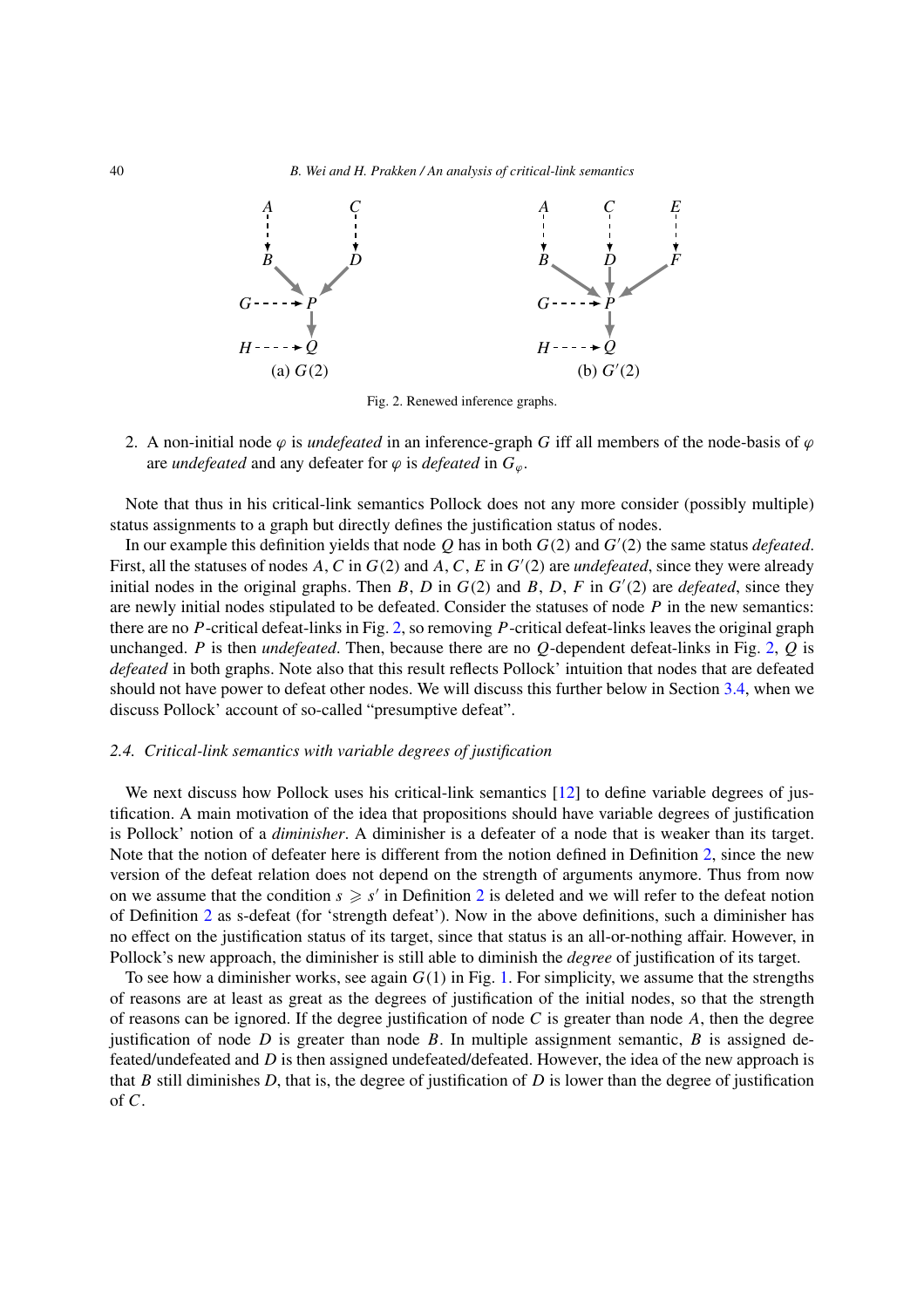For the sake of the mathematics of diminishers, Pollock proposed that there exists a function  $\diamond^1$  $\diamond^1$  such that given two argument lines that rebut one another, if their strengths are *x* and *y*, the degree of justification for the conclusion of the former is  $x \diamond y$ , while the degree of justification for conclusion of *y* is  $y \diamond x$ . He assumed that

the degree of justification can be measured using real numbers, possibly augmented with  $\infty$ , i.e., 'the extended real numbers'. More precisely, the degrees of justification fall in some interval [*o, θ*], where  $0 \leq \rho \leq \theta \leq \infty$ . *o* corresponds to no justification, and  $\theta$  to perfect justification, presumably only possible for necessary truths.

Then Pollock defined mathematical properties of  $\diamond$  and its representation as follows:

**Definition 15** (Mathematics of  $\diamond$ ).

(A1)  $\Diamond$  is continuous on the interval [ $o, \theta$ ]. (A2) If  $\theta > \alpha > \beta > 0$ , then  $\alpha > \alpha \diamond \beta > 0$ . (A3) If  $\theta > \alpha > \beta > \gamma > 0$ , then  $\alpha \diamond \beta < \alpha \diamond \gamma$  and  $\alpha \diamond \gamma > \beta \diamond \gamma$ . (A4) If  $\theta \ge \alpha \ge \beta \ge o$ , then  $\beta \diamond \alpha = o$ . (A5) If  $\theta \ge \alpha > 0$ , then  $\alpha \diamond o = \alpha$ . (A6) If  $\theta > \alpha$  and  $\beta$  and  $\gamma$  are in  $[\alpha, \theta]$ , then  $(\alpha \diamond \beta) \diamond \gamma = (\alpha \diamond \gamma) \diamond \beta$ .

It should be noted that (A2) means that an argument line with strength *β* diminishes the other argument line with strength  $\alpha$ , without completely defeating it. To the contrary, (A4) means that an argument line with strength *α* completely defeats the other argument line with strength *β*. We call that the latter argument line in (A2) is incompletely defeated and the latter argument line in (A4) is completely defeated. Moreover, Pollock proved that if (A1)–(A6) hold, then  $\diamond$  has a very simple representation, namely  $\sim$ , which is an instantiation of the operator.

**Definition 16** (Representation of  $\diamond$ ).

$$
x \sim y = \begin{cases} x - y & \text{if } y < x < \infty, \\ 0 & \text{otherwise.} \end{cases}
$$
 (1)

Pollock then gave his definition of the computation of degrees of justification.

<span id="page-6-1"></span>**Definition 17** (Computation of degree of justification)**.**

- (DJ1) If *P* is inferred from the basis  ${B_1, \ldots, B_n}$  in an inference-graph *G* in accordance with a reason of strength  $\rho$ ,  $D_1, \ldots, D_k$  are the defeaters for *P*, and no  $D_i$  is *P*-dependent, then  $J(P, G) = \min\{\rho, J(B_1, G), \ldots, J(B_n, G)\}\sim \max\{J(D_1, G), \ldots, J(D_k, G)\}.$
- (DJ2) If *P* has *P*-dependent defeaters  $D_1, \ldots, D_k$  in *G*, then  $J(P, G) = J(P, G_P) \sim \max\{J(D_1,$  $G_P$ , ...,  $J(D_n, G_P)$ .
- (DJ) If *P* is inferred from the basis  $\{B_1, \ldots, B_n\}$  in an inference-graph *G* in accordance with a reason of strength  $\rho$ ,  $D_1, \ldots, D_k$  are the *P*-independent defeaters for *P*, and  $D_{k+1}, \ldots, D_m$ are the *P*-dependent defeaters of *P*, then  $J(P, G) = \min\{\rho, J(B_1, G), \ldots, J(B_n, G)\}\sim$  $[\max\{J(D_1, G), \ldots, J(D_k, G)\} + \max\{J(D_{k+1}, G_P), \ldots, J(D_m, G_P)\}].$

<span id="page-6-0"></span><sup>&</sup>lt;sup>1</sup>Pollock added the mathematical analysis in his extended version of [\[12](#page-18-7)], see [http://johnpollock.us/ftp/PAPERS/Degrees.](http://johnpollock.us/ftp/PAPERS/Degrees.pdf) [pdf.](http://johnpollock.us/ftp/PAPERS/Degrees.pdf)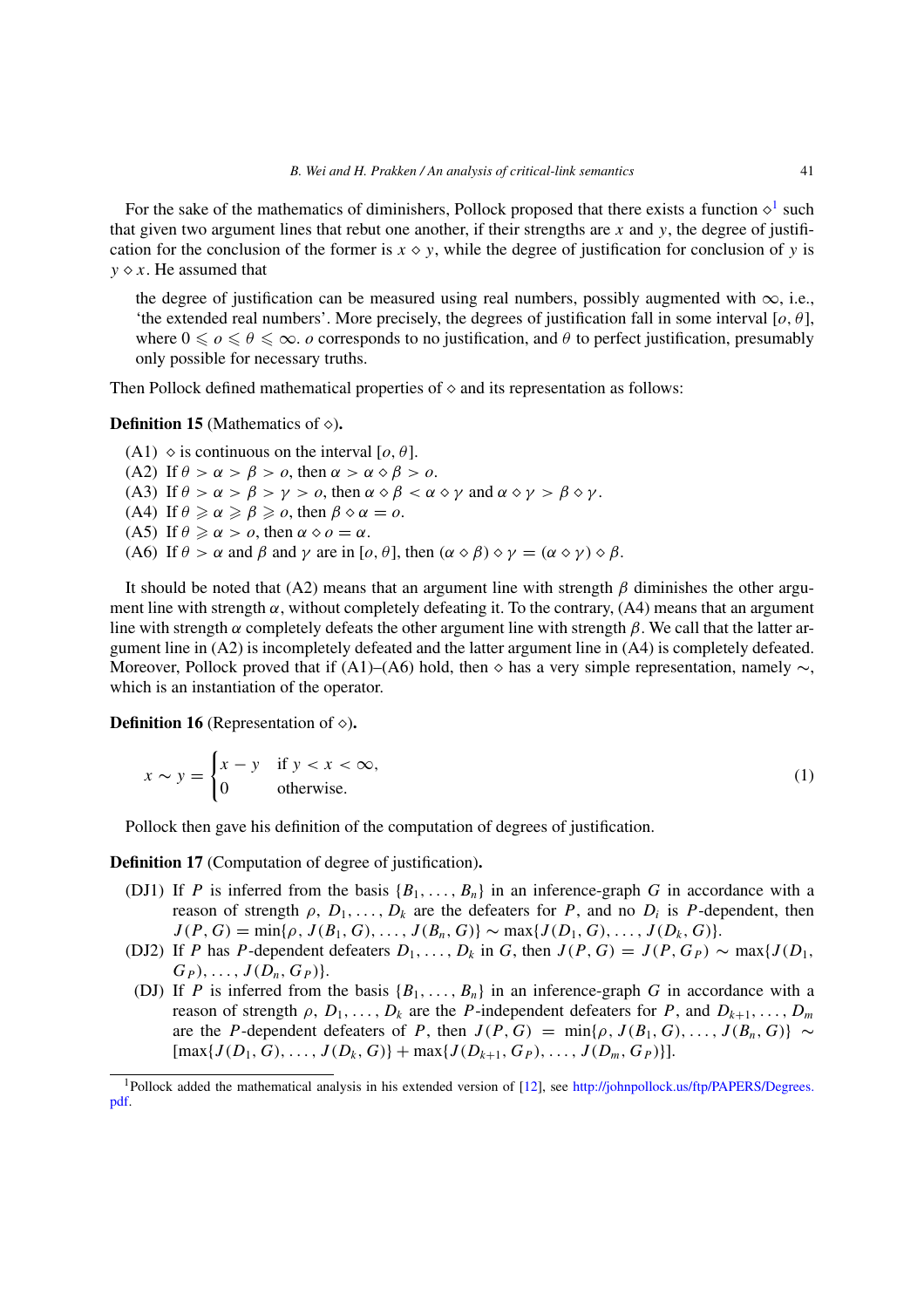Principle DJ1 is the computation for the nodes not in a circular path, while DJ2 is for the nodes in a circular path and DJ unites these two principles for "collaborative defeat", where the nodes are defeated by both node-dependent defeaters and node-independent defeaters. Note that in both cases, if *P* is taken from the knowledge base, then the degree of justification of *P* equals  $\delta(P)$  (the strength of *P*).

Consider by way of example node *B* in  $G(1)$  and let  $\delta(A) = 0.8$  while  $\delta(C) = 0.5$  (recall that by assumption all reasons have strength *>* 0.8 and can therefore be ignored). Then according to DJ2 we have that  $J(B, G(1)) = J(B, G(2)) \sim J(D, G(2)) = 0.8 \sim 0.5 = 0.8 - 0.5 = 0.3$ .

# <span id="page-7-0"></span>**3. Problem cases and modifications**

In this section, we discuss some possible problems of Pollock's critical-link semantics with variable degrees of justification, by analyzing some problem cases.

#### <span id="page-7-2"></span>*3.1. Problem case on diminishers*

The first problem concerns some arguably counter-intuitive consequences of the mathematical properties and representation of the function  $\diamond$ . We present an example and discuss why the outcomes may be counter-intuitive, and then modify some properties of  $\Diamond$  and choose another definition for  $\sim$  to represent  $\diamond$ .

Consider rebutting defeaters in Fig. [3.](#page-7-1) Let *P* be "Jones says that it is not raining", *R* be "Smith says that it is raining", and *Q* be "It is raining". Let us first assume that Smith and Jones as equally reliable. Then according to Pollock both *Q* and  $\neg Q$  should be 'completely defeated', since both *Q* and  $\neg Q$ should have degree 0, when their strengths are equal. If we apply Definition [17](#page-6-1) and again assume that the degrees of justification of the initial nodes are at least as great as the strengths of reasons, then we have  $J(Q, G) = J(\neg Q, G) = 0$ . Assume next that Smith is much more reliable than Jones: then *Q* s-defeats  $\neg Q$  while  $\neg Q$  diminishes *Q*: by Definition [17](#page-6-1) we have *J*( $\neg Q$ , *G*) = 0 and *J*( $Q$ , *G*) =  $J(R, G) \sim J(P, G) > 0.$ 

The arguably counter-intuitive consequence is that node  $\neg Q$  has in both cases the same degree of justification, namely, 0, while yet in the second case the degree of justification of  $\hat{O}$  is higher than in the first case. Thus intuitively, in the second case,  $\neg Q$  is s-defeated by  $Q$  with higher strength, so it is intuitive to accept the result that  $\neg Q$  loses the competition with  $Q$  (if we assume that "loses" means that justification equals 0). However, in the first case, if  $\neg Q$  is diminished by  $Q$  with equal strength, then it is counter-intuitive to acknowledge that  $\neg Q$  loses the competition, since its strength is equal to  $Q$ , not lower than *Q*. In other words, although node  $\neg Q$  is in the first case not accepted, it is still much more reliable than in the second case. Thus the degrees of justification of nodes in cases of symmetric s-defeat should be greater than the ones in cases of asymmetric s-defeat. Moreover, the first case is similar to



<span id="page-7-1"></span>Fig. 3. Inference graph of Presumptive defeat.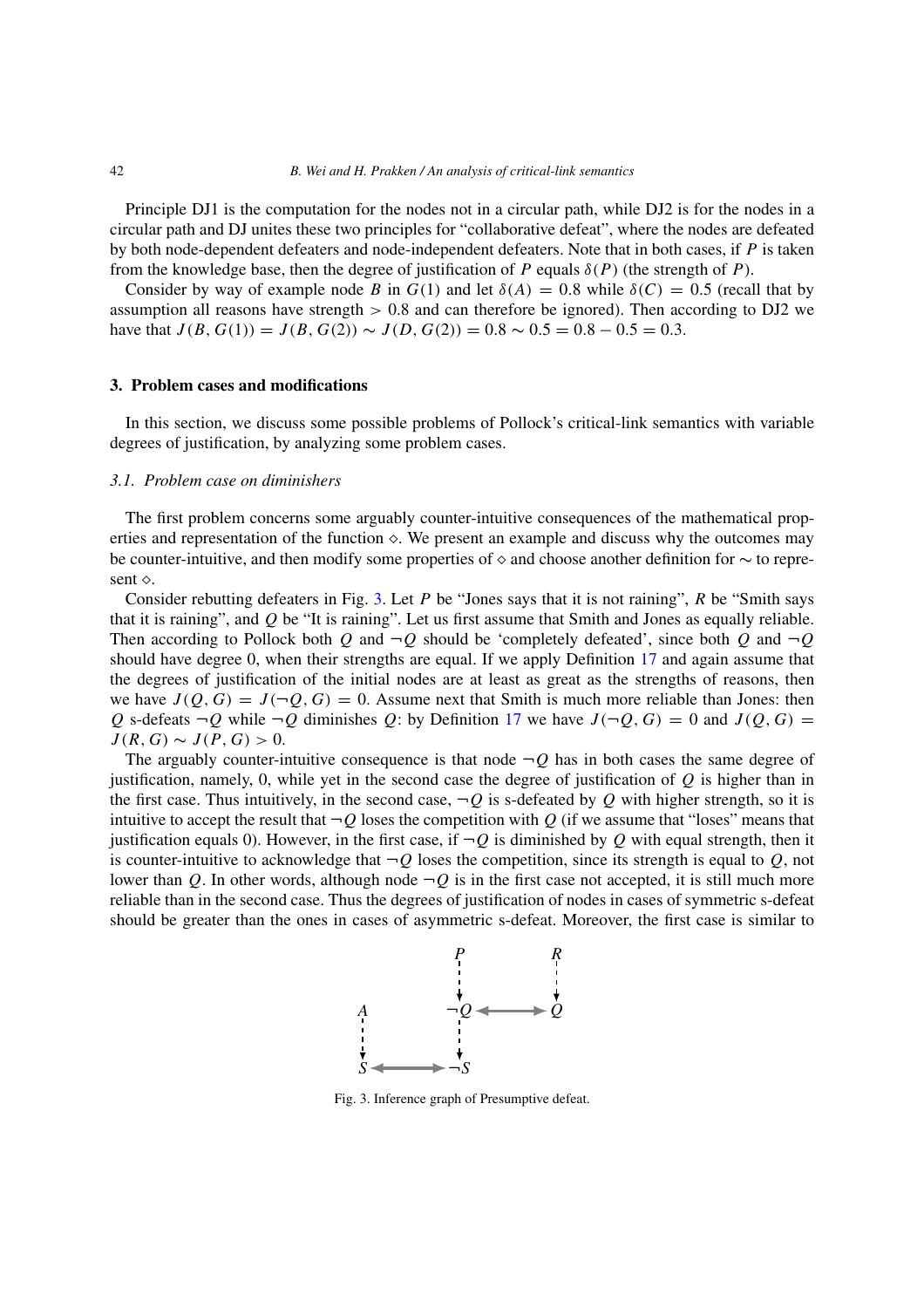

<span id="page-8-1"></span>Fig. 4. Inference of Undercutter.

"zombie arguments" [\[8\]](#page-18-12): although the arguments are s-defeated, they can still affect other arguments. In other words, the node  $\neg Q$  in the first case still has ability to attack or support other nodes, but the node  $\neg Q$  in the second case does not. So it is necessary to make a difference between the degrees of justification of nodes in these two cases.

# *3.2. Problem case on "presumptive defeat"*

The previous point can be further developed in a discussion of ambiguity blocking vs. ambiguity propagating (by Pollock called "presumptive defeat"). Consider again Fig. [3](#page-7-1) but let now *Q* stand for "Rain was predicted by the morning weather forecast", *P* for "Jones says that no rain was predicted by the morning weather forecast", *R* for "Smith says that rain was predicted by the morning weather forecast", *S* for "It will rain" and *A* for "rain was predicted by the afternoon weather forecast". Suppose again that the reason strengths are at least as great as those of the initial nodes and suppose that *P* and *R* are equally strong. Then according to Pollock's new approach the degree of justification of all of  $Q$ ,  $\neg Q$  and  $\neg S$  equals 0, so that  $\neg S$  cannot diminish or "completely defeat" *S*. However, according to Section [3.1](#page-7-2) the degrees of justification of  $Q$  and  $\neg Q$  should be greater than 0, and this has the consequence that ¬*S* potentially has the force to diminish or even completely defeat *S*.

### <span id="page-8-2"></span>*3.3. Problem case on undercutters*

Next we discuss a problem of the computation principle DJ by arguing that it gives an unnatural treatment of the effect of undercutters on the degree of justification of their target. Consider Fig. [4](#page-8-1) and let *P* be "Jones says that it is raining" and *Q* be "It is raining", *R* be "Smith says that Jones always lies" and *P*  $\otimes$  *Q* be "Jones is lying" means "*P* does not guarantee *Q*". Note that node *P*  $\otimes$  *Q* attacks the connection between node *P* and node *Q*, so the strength of node  $P \otimes Q$  should arguably directly weaken the strength of the reason from *P* to *Q* and only indirectly weaken the strength of node *Q*. In other words, the strength of an undercutting node should be in comparison with the strength of the reason it undercuts rather than with the strength of the node it attacks. However, in Pollock's definitions this is not the case.

#### <span id="page-8-0"></span>*3.4. Modified definition of representation*

In his final paper [\[14\]](#page-18-13), Pollock reconsidered the problem of degrees of justification. He measured degrees of justification using numbers in the interval [0*,* 1], for which reason we henceforth choose the scale as [0*,* 1]. From assumptions (A2) and (A4) it is clear that Pollock meant to design the function to distinguish between diminishers that diminish nodes without completely defeating them and diminishers that completely defeat their targets. However, we claim that some assumptions on the mathematical properties of the operator are counter-intuitive and should be revised in order to avoid the above problems.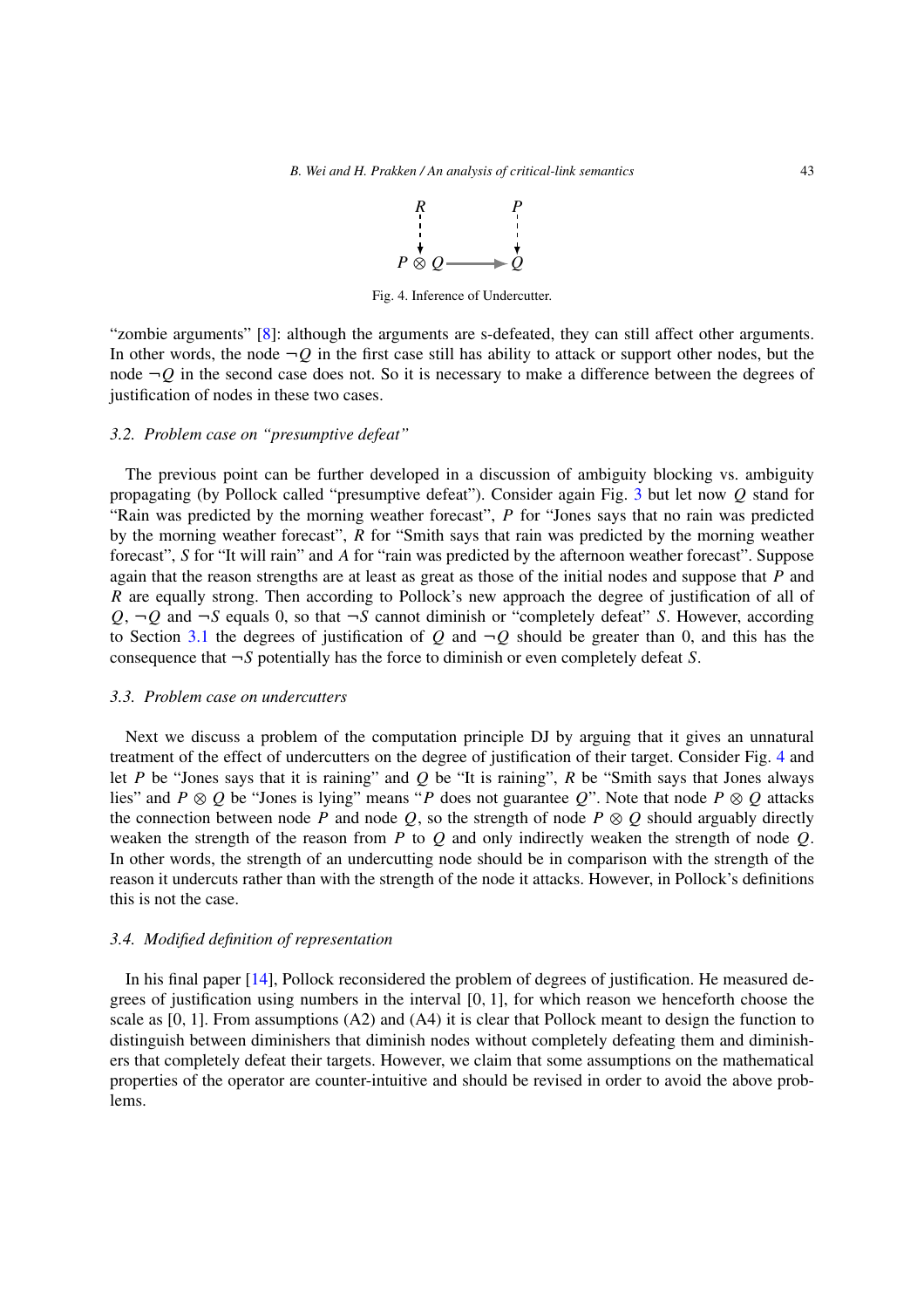Firstly, according to the above analysis on diminishers and "presumptive defeat", assumption (A4) should be modified as follows:

(A4) If  $\theta \ge \alpha > \beta \ge o$ , then  $\beta \diamond \alpha = o$ .  $(A4')$  If  $\theta \ge \alpha = \beta \ge \alpha$ , then  $\beta \diamond \alpha \ge \alpha$ .

These two revised assumptions say that the degrees of justification of nodes in defeat cycles (where defeat is defined as in Definition [2\)](#page-1-1) should be not less than 0 if we choose the scale as [0*,* 1].

Secondly, Pollock wanted that the function for degrees of justification is continuous for both merely diminishing nodes and completely defeating nodes. However, according to the above analysis of diminishers, the degree of justification of a diminished node reduces to real number 0 when the strength of the completing defeating node is approaching to the strength of the diminished node. Then the degree of justification of the diminished node would be definitely greater than 0 in accordance with (A4 ) if the strengths of the rebutting defeaters are equal. Therefore, the representation is not continuous on the whole interval [0, 1], since any point  $(x_0, y_0)$  that satisfies  $x_0 = y_0$  would be a discontinuous point.

Thirdly, the degree of justification for a diminished node should be the strength of this node decremented by an amount determined by the strength of the diminishing node. Moreover, the strength of a node as conclusion is determined by the strength of its reason and the strength of its node as premise. Rebutting defeaters or undercutting defeaters can both act as diminishers but their influences on diminished nodes are different. Undercutting defeaters weaken the strength of the reason they attack, while rebutting defeaters directly weaken the strength of the node as conclusion. Therefore, the order in which undercutting defeaters and rebutting defeaters as diminishers are applied to an argument makes a difference to the degrees of justification, and this in turn means that (A6) is invalid.

In sum, our analysis in Sections [3.1–](#page-7-2)[3.3](#page-8-2) makes that assumption (A4) must be modified while assumptions (A1) and (A6) cannot hold. We now define a new representation  $\sim$  for operator  $\diamond$ , which matches the above-revised assumptions. Let us define:

$$
x \sim y = \begin{cases} x(1-y) & \text{if } 0 \leq y \leq x \leq 1, \\ 0 & \text{otherwise.} \end{cases}
$$
 (2)

Next we prove that the new function satisfies the revisions of Pollock's assumptions:

(A1)  $x \sim y$  is not continuous on the interval [0, 1].

**Proof.** For any point  $(x_0, y_0)$ , where  $x_0 = y_0 > 0$ . If  $0 \le y \le x \le 1$ , then  $\lim_{(x,y)\to(x_0,y_0)} x \sim y =$ *x*<sub>0</sub>(1 − *x*<sub>0</sub>)  $\ge$  0. If  $0 \le x < y \le 1$ , then lim<sub>(*x,y*)→(*x*<sub>0</sub>*,y*<sub>0</sub>)</sub> *x* ∼ *y* = 0. Hence, *x* ∼ *y* is not continuous on the interval [0, 1].  $\square$ 

(A2) If  $1 > x > y > 0$ , then  $x > x \sim y > 0$ .

**Proof.** If  $1 > x > y > 0$ , then  $x - x(1 - y) = xy$ , hence  $x > x \sim y$ . We further have  $x \sim y =$ *x*(1 − *y*) > 0, since *x* > 0 and 1 − *y* > 0.  $\Box$ 

(A3) If  $1 > x > y > z > 0$ , then  $x \sim y < x \sim z$  and  $x \sim z > y \sim z$ .

**Proof.** If  $1 > x > y > z > 0$ , then  $x(1 - z) - x(1 - y) = x(y - z) > 0$ , hence  $x \sim y < x \sim z$ , and *x*(1 − *z*) − *y*(1 − *z*) = (*x* − *y*)(1 − *z*) > 0, hence *x* ~ *z* > *y* ~ *z*.  $\Box$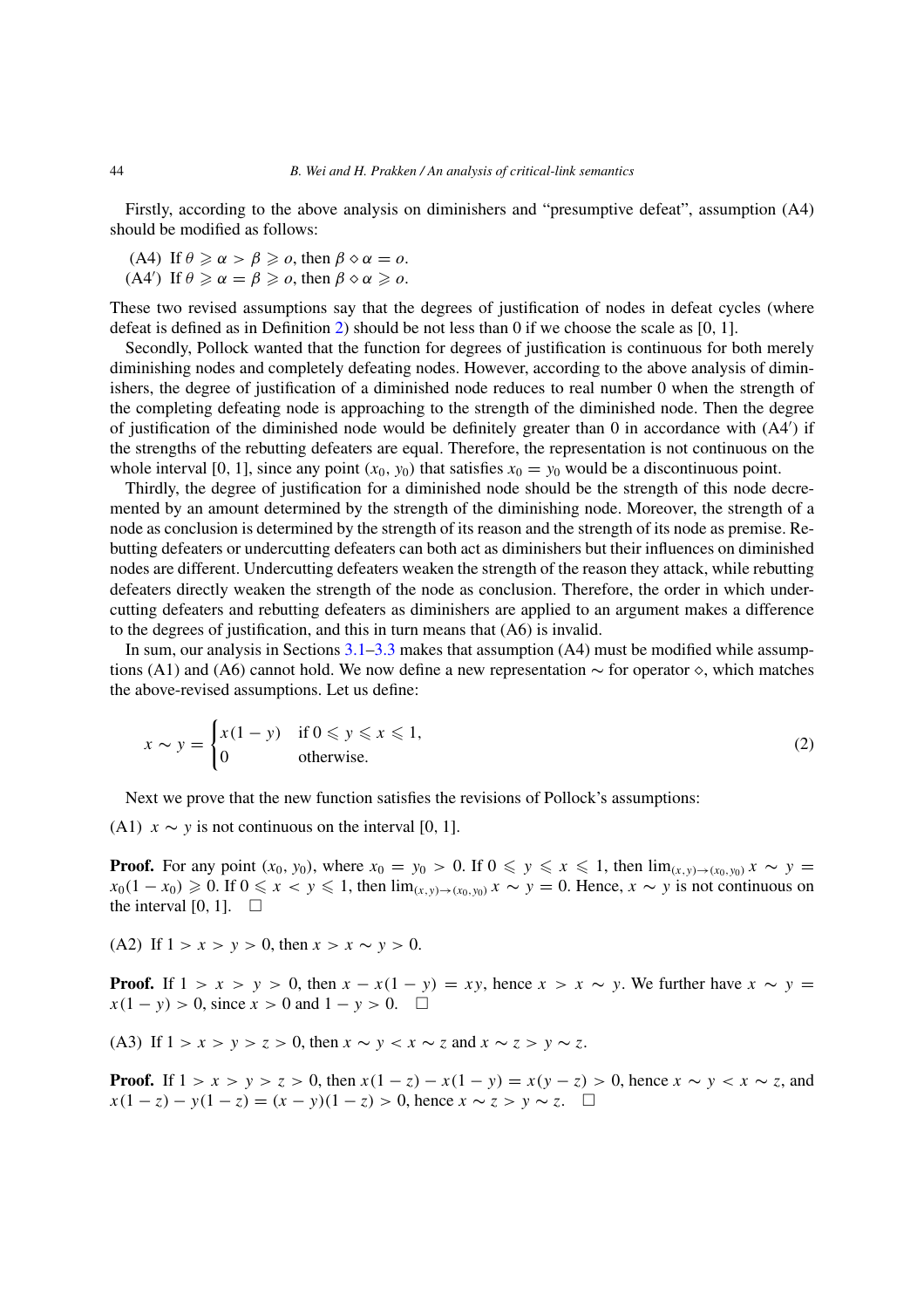(A4) If  $1 \ge x > y \ge 0$ , then  $y \sim x = 0$ .

It's easy to directly prove this property by definition of function (2).

(A4<sup>'</sup>) If  $1 \ge x = y \ge 0$  then  $x \sim y \ge 0$ .

**Proof.** Actually, we can get a precise result:  $0.25 \ge x \sim y \ge 0$ . If  $1 > x = y \ge 0$ , then  $x \sim y =$ *x*(1 − *y*) = *x*(1 − *x*) = −(*x* − 0*.5*)<sup>2</sup> + 0*.*25*,* hence 0*.*25 ≥ *x* ∼ *y* ≥ 0. □

(A5) If  $1 \ge x > 0$ , then  $x \sim 0 = x$ .

**Proof.** If  $1 \ge x > 0$ , let  $y = 0$ , then  $x \sim y = x(1 - y)$ , hence  $x \sim 0 = x$ .  $\Box$ 

*3.5. Modified definition of variable degrees of justification*

The revised idea for the problem case of undercutters is that the degree of justification of node *P* equals the minimum of the strength of reason after being diminished and the degrees of justification of its premises. Then the computation can be modified as follows: (DJ1) If *P* has *P*independent defeaters  $D_1, \ldots, D_k$  in *G* and has no *P*-dependent defeaters, then  $J(P, G) = \min\{(\rho \sim$  $\max\{J(D_1, G), \ldots, J(D_k, G)\}, J(B_1, G), \ldots, J(B_n, G)\}.$ 

We next discuss the case where a node *P* is defeated by both *P*-dependent defeaters and *P*independent defeaters. We propose that these two kinds of defeaters can unite to defeat node *P* with a double counting, but computing it with *P*-independent defeaters firstly and then continue to compute it with *P*-dependent defeaters. The final computation can be modified as follows:

**Definition 18** (Variable degrees of justification). If *P* is inferred from the basis  ${B_1, \ldots, B_n}$  in an inference-graph *G* in accordance with a reason of strength  $\rho$ ,  $D_1, \ldots, D_k$  are the *P*-independent defeaters for *P*, and  $D_{k+1}, \ldots, D_m$  are the *P*-dependent defeaters of *P*, then  $J(P, G) = \min\{(\rho \sim$  $max\{J(D_1, G), \ldots, J(D_k, G)\}, \, J(B_1, G), \ldots, J(B_n, G)\}$  ∼  $max\{J(D_{k+1}, G_P), \ldots, J(D_m, G_P)\}.$ 

For instance, in Fig. [5,](#page-10-0) node  $\neg S$  is *S*-dependent, node *S* is  $\neg S$ -dependent and node *Q*  $\otimes$  *S* is *S*independent. Let  $J(P, G) = 0.15$ ,  $J(Q, S) = J(R, G) = 0.8$  and the reasons are equally strong:  $\rho = 0.9$ . Then  $J(Q \otimes S, G) = 0.8$ ,  $\rho \sim J(Q \otimes S, G) = 0.18$ ,  $J(\neg S, G_S) = 0.15$ ,  $J(S, G) =$  $\min\{\rho \sim J(Q \otimes S, G), J(Q, G)\}\sim J(\neg S, G_S) = 0.18 \sim 0.15 = 0.153$ , and  $J(S, G_S) = 0.18$ ,  $J(¬S, G) = min{ρ, J(P, G)} ∼ J(S, G<sub>¬S</sub>) = 0.15 ∼ 0.18 = 0.$ 

# *3.6. Solution to the problem cases*

We now show that the new definition avoids the arguably counterintuitive outcomes we described above. We do this by analyzing the example of presumptive defeat, which includes the problem case



<span id="page-10-0"></span>Fig. 5. Inference graph of Collective defeaters.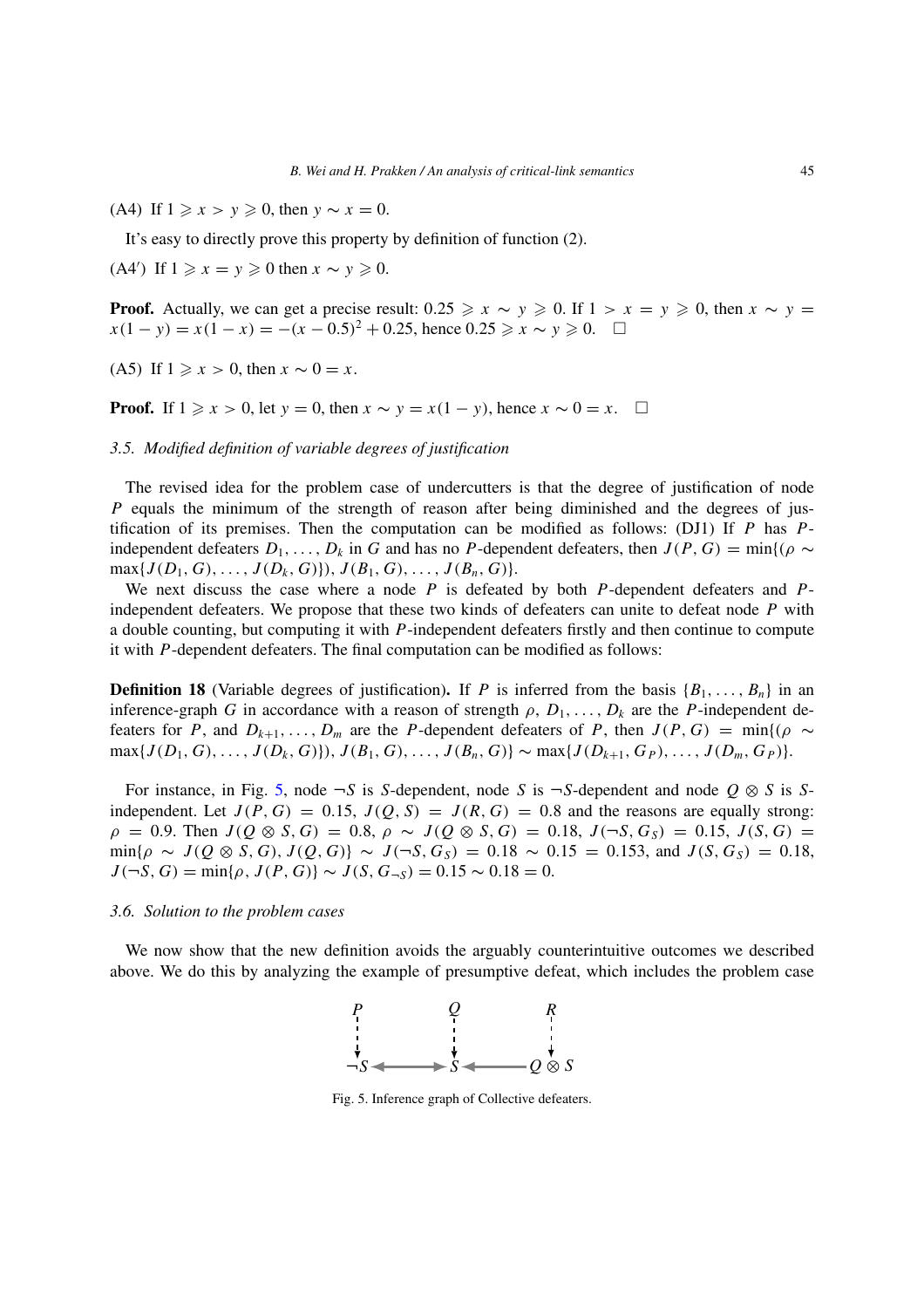of diminishers. Consider again the example in Fig. [3.](#page-7-1) In the multiple-assignment semantics of Defini-tion [5,](#page-2-1)  $\neg$ *Q* has the ability to support  $\neg$ *S* if  $\neg$ *Q* is assigned undefeated in the partial status assignment and  $\neg Q$  has no ability to support *S* if  $\neg Q$  is assigned defeated in the other partial status assignment. In critical-link semantics with Pollock's definition of <sup>∼</sup>, we explained above that *<sup>Q</sup>*, <sup>¬</sup>*Q*, and hence <sup>¬</sup>*S*, are all defeated, and then *<sup>S</sup>* is undefeated. With our new definition of <sup>∼</sup> the outcome is different. For simplicity, we again assume that the strengths of reasons are at least as great as the degrees of justification of the initial node. Then the computation of  $J(\neg S, G)$  can be concluded as follows:  $J(\neg S, G)$  =  $\min\{\rho, J(\neg Q, G)\}\sim J(S, G_{\neg S}) = J(\neg Q, G) \sim J(A, G) = (J(P, G) \sim J(R, G)) \sim J(A, G)$ .

We discuss the possible degrees of justification of  $\neg Q$  and  $\neg S$ .  $\neg Q$  has ability to support  $\neg S$  iff  $J(P, G) \geq J(R, G)$ . Hence,  $J(\neg S, G) > 0$  iff  $\neg Q$  has ability to support  $\neg S$  and  $J(P, G)(1 J(R, G)$   $\geqslant$   $J(A, G)$ . Otherwise,  $J(\neg S, G) = 0$ . For instance, let  $J(P, G) = J(R, G) =$ 0.8,  $J(A, G) = 0.1$  and the reason-strengths are equally strong:  $\rho = 0.9$ , then  $J(\neg Q, G) =$  $\min\{\rho, J(P, G)\}\sim J(Q, G_{\neg Q}) = J(P, G) \sim J(R, G) = 0.16; J(Q, G) = \min\{\rho, J(R, G)\}\sim$  $J(\neg Q, G_Q) = J(R, G) \sim J(P, G) = 0.16; J(\neg S, G) = \min\{\rho, J(\neg Q, G)\} \sim J(S, G_{\neg S}) =$ *J*( $\neg Q$ , *G*) ∼ *J*(*A*, *G*) = 0.144.

Apparently,  $\neg O$  has the power to support  $\neg S$  and  $\neg S$  therefore has the ability to defeat or support another nodes. Moreover, if we let  $J(P, G) < J(R, G)$  or  $J(P, G)(1 - J(R, G)) < J(A, G)$ , the degree of justification of ¬*S* equals 0.

# <span id="page-11-0"></span>**4. The new semantics applied to the** *ASPIC*<sup>+</sup> **framework**

The idea of critical-link semantics with variable degrees of justification is a general theory and can be applied in other argumentation formalisms as well. In this section, we discuss how the new semantics can be combined with the *ASPIC*<sup>+</sup> argumentation framework. This framework [\[9](#page-18-9)[,10](#page-18-10)[,16](#page-18-2)[–18](#page-18-11)] has been shown to capture a number of other approaches to structured argumentation, such as assumption-based argumentation [\[3\]](#page-18-14), forms of classical argumentation [\[6](#page-18-15)] and Carneades [\[5\]](#page-18-16). Therefore, a discussion of how the above ideas can be incorporated in *ASPIC*<sup>+</sup> arguably increases the generality of the present contributions. It should be noted, however, that in the present section we modify *ASPIC*<sup>+</sup>'s semantics, by replacing its Dung-based semantics with a semantics that allows for variable degrees of justification.

The *ASPIC*<sup>+</sup> framework is like Pollock's approach based on the general idea that arguments are constructed by chaining reasons into trees and it also assumes both deductive and defeasible reasons (unlike in Pollock's work, *ASPIC*<sup>+</sup> also allows for premise attack). However, *ASPIC*<sup>+</sup> does not define the notion of an inference graph but defines a set of arguments plus binary relations of attack and defeat, where defeat is a subset of attack by applying a preference relation between arguments to resolve attacks. Attack and defeat are thus not defined between argument lines but between arguments in their entirety. In essence, an argument *A* attacks/defeats an argument *B* if it directly attacks/defeats the last step of some subargument  $B'$  of  $B$  (where direct attack and defeat are defined as above for argument lines). The main technical problem then is to modify the above definitions by taking only the direct attackers/defeaters of an argument into account when computing the argument's degree of justification.

We now sketch how this can be done, where we assume that the degree of justification of one argument equals the degree of justification of its conclusion. Firstly, we introduce the *ASPIC*<sup>+</sup> framework with variable degrees of justification.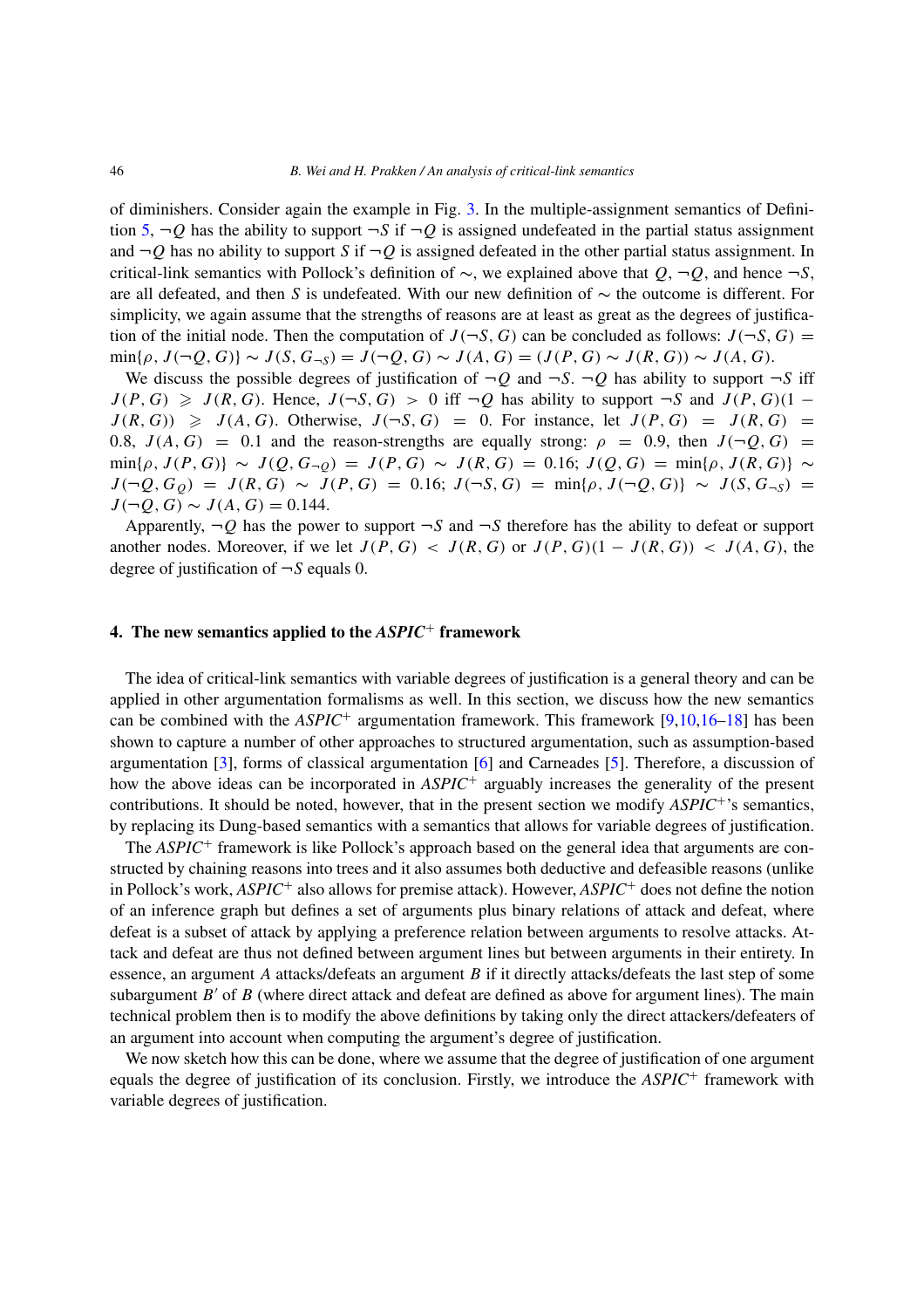# *4.1.* ASPIC<sup>+</sup> *framework with variable degrees*

The *ASPIC*<sup>+</sup> framework assumes an unspecified logical language  $\mathcal L$  with a binary contrariness relation and defines arguments as inference trees formed by applying strict or defeasible inference rules of the form  $\varphi_1, \ldots, \varphi_n \to \varphi$  and  $\varphi_1, \ldots, \varphi_n \Rightarrow \varphi$ , where  $\varphi_1, \ldots, \varphi_n$  are the *antecedents* and  $\varphi$  the *consequent ϕ* of the rule. The framework applies to any set of strict and defeasible inference rules formulated over L. The inference rules can be used to express domain-specific knowledge but also to capture general patterns of reasoning.

Informally, that an inference rule is strict means that if its antecedents are accepted, then its consequent must be accepted *no matter what*, while that an inference rule is defeasible means that if its antecedents are accepted, then its consequent must be accepted *if there are no good reasons not to accept it*. In other words, if an inference rule is strict, then it is rationally impossible to accept its antecedents while refusing to accept its consequent, while if an inference rule is defeasible, it is rationally possible to accept its antecedents but not its consequent.

We now present a modified definition of *ASPIC*<sup>+</sup>'s notion of an argumentation system,<sup>2</sup> allowing for degrees of strengths of inference rules. We assign real number 1 to the strength of strict inference rules and assume that the defeasible inference rules have a strength with which is any real number belonging to [0*,* 1*)*.

**Definition 19** (Argumentation system). An *argumentation system AS* is a tuple  $AS = (\mathcal{L}, \neg, \mathcal{R}, \nu, n)$ where

- $\bullet$   $\mathcal L$  is a logical language.
- $\overline{\phantom{a}}$  is a function from  $\overline{\mathcal{L}}$  to  $2^{\mathcal{L}}$ , such that:
	- $\ast$  *ϕ* is a contrary of *ψ*, if *ϕ* ∈  $\overline{\psi}$ , *ψ* ∉  $\overline{\varphi}$ ;
	- ∗ *ϕ* is a contradictory of *ψ* (denoted by '*ϕ* = −*ψ*'), if *ϕ* ∈ *ψ*, *ψ* ∈ *ϕ*;
	- ∗ each *ϕ* ∈ L has at least one contradictory.
- $\mathcal{R} = \mathcal{R}_s \cup \mathcal{R}_d$  is a set of strict  $(\mathcal{R}_s)$  and defeasible  $(\mathcal{R}_d)$  inference rules, such that  $\mathcal{R}_s \cap \mathcal{R}_d = \emptyset$ ;
- *ν* is a function that assigns the degree of support from antecedent to consequent in a strict or defeasible inference, modeled as:  $v(\delta) : \delta \to [0, 1]$ , where  $\delta \in \mathcal{R}$  and  $v(\delta_0) = 1$ , if  $\delta_0 \in \mathcal{R}_s$ ;
- *n* :  $\mathcal{R}_d \longrightarrow \mathcal{L}$  is a naming convention for defeasible rules.

Arguments are constructed from a knowledge base *KB*, which consists of well-formed formulas to which a strength is assigned.

**Definition 20** (Knowledge base). A *knowledge base KB* in an argumentation system  $(L, \neg, \mathcal{R}, v, n)$  is a pair  $(K, \eta)$  where

- $K \subseteq \mathcal{L}$  consisting of two disjoint subsets  $\mathcal{K}_n$  (the axioms) and  $\mathcal{K}_p$  (the ordinary premises);
- *η* is a function that assigns degrees of acceptability to elements of the knowledge base, modeled as  $\eta(A)$ :  $A \longrightarrow [0, 1]$ , where  $A \in \mathcal{K}$  and  $\eta(A_0) = 1$ , if  $A_0 \in \mathcal{K}_n$ .

Arguments can be constructed step-by-step by chaining inference rules into directed acyclic graphs. Arguments thus contain subarguments, which are the structures that support intermediate conclusions

<span id="page-12-0"></span><sup>&</sup>lt;sup>2</sup>In fact, we consider the special case where *ASPIC*<sup>+</sup>'s contrariness function over  $\mathcal L$  corresponds to negation.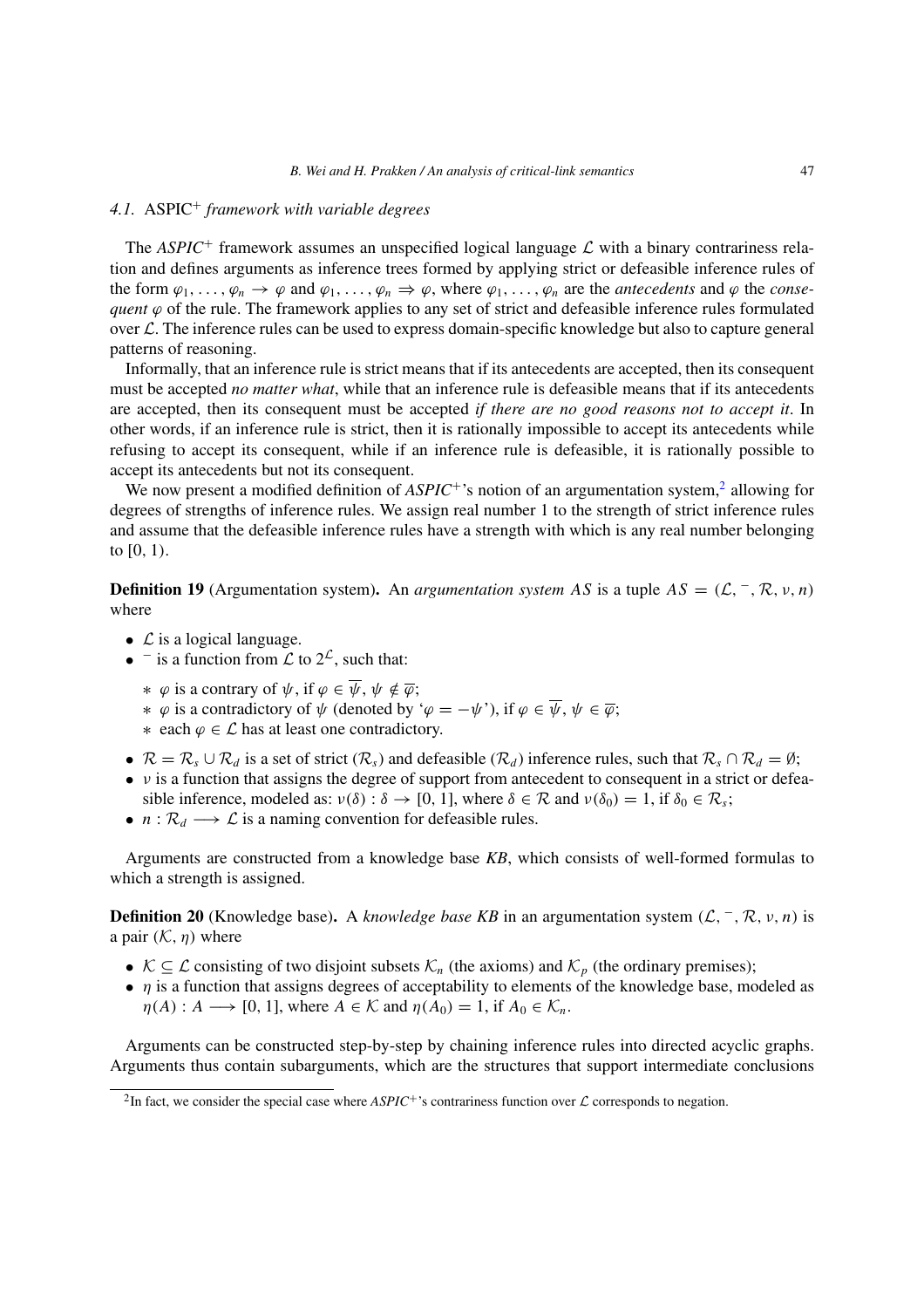(plus the argument itself and its premises as limiting cases). In what follows, for a given argument Prem returns *A*'s premises, Conc returns *A*'s conclusion, Sub returns all of *A*'s sub-arguments, Rules returns all rules in *A*, and TopRule*(A)* returns the last rule applied in *A*.

**Definition 21** (Argument). An argument *A* on the basis of a knowledge base  $(K, \eta)$  in an argumentation *(*L*,* <sup>−</sup>*,* <sup>R</sup>*, ν, n)* is:

- $\phi$  *ϕ* if  $\phi \in \mathcal{K}$  with: Prem(A) = { $\phi$ }; Conc(A) =  $\phi$ ; Sub(A) = { $\phi$ }; Rules(A) = Ø.
- $A_1, \ldots, A_n \rightarrow / \Rightarrow \psi$  if  $A_1, \ldots, A_n$  are arguments such that there exists a strict/defeasible rule  $Conc(A_1), \ldots, Conc(A_n) \rightarrow / \Rightarrow \psi$  in  $\mathcal{R}_d/\mathcal{R}_s$ .

 $Prem(A) = Prem(A_1) \cup \cdots \cup Prem(A_n);$  $Conc(A) = \psi$ ;  $\text{Sub}(A) = \text{Sub}(A_1) \cup \cdots \cup \text{Sub}(A_n) \cup \{A\};$  $\text{Rules}(A) = \text{Rules}(A_1) \cup \cdots \cup \text{Rules}(A_n) \cup \{\text{Conc}(A_1), \ldots, \text{Conc}(A_n) \rightarrow / \Rightarrow \psi\};$  $DefRules(A) = \{r | r \in Rules(A), r \in R_d\};$  $\text{Toprule}(A) = \{\text{Conc}(A_1), \ldots, \text{Conc}(A_n) \to / \Rightarrow \psi\}.$ 

An argument is *strict* if all its inference rules are strict and *defeasible* otherwise, and it is *firm* if all its premises are in  $K_n$  and *plausible* otherwise. Next, we define the computation strength of arguments in accordance with Pollock's analysis on argument-strengths in [\[12](#page-18-7)].

**Definition 22** (Argument strength).  $V$  is a function to evaluate the strength of an argument with conditions as follows:

- if  $A \in \mathcal{K}$ , then  $V(A) = \eta(A)$ ;
- if *A* is the form  $A_1, \ldots, A_n \to / \Rightarrow \psi$ , then  $V(A) = \min\{V(A_1), \ldots, V(A_n), v(n(\text{Conc}(A_1), \ldots))\}$  $Conc(A_n) \rightarrow / \Rightarrow \psi$ )).

**Definition 23** (Maximal proper subargument)**.** Argument *A* is a *maximal proper subargument* of *B* iff *A* is a subargument of *B* and there does not exist any proper subargument *C* of *B* such that *A* is a proper subargument of *C*.

**Definition 24** (Argumentation theories). An *argumentation theory* is a triple  $AT = (AS, KB, V)$  where *AS* is an argumentation system, *KB* is a knowledge base in *AS* and *V* is the strength of every argument on the basis of *KB* in *AS*.

Arguments can be attacked in three ways: attacking a conclusion of a defeasible inference, attacking the defeasible inference itself, or attacking a premise.

**Definition 25** (*ASPIC*<sup>+</sup> attacks)**.** *A attacks B* iff *A undercuts*, *rebuts* or *undermines B*, where:

- *A undercuts* argument *B* (on *B'*) iff Conc(*A*)  $\in -n(r)$  for some *B'*  $\in$  Sub(*B*) with defeasible top rule *r*.
- *A rebuts* argument *B* (on *B*<sup>'</sup>) iff Conc(*A*) =  $-\varphi$  for some *B*<sup>'</sup>  $\in$  Sub(*B*) of the form  $B_1'', \ldots, B_n'' \Rightarrow$ *ϕ*.
- Argument *A undermines B* (on *B*<sup>'</sup>) iff Conc(*A*) =  $-\varphi$  for some  $B' = \varphi, \varphi \in \text{Prem}(B) \cap \mathcal{K}_p$ .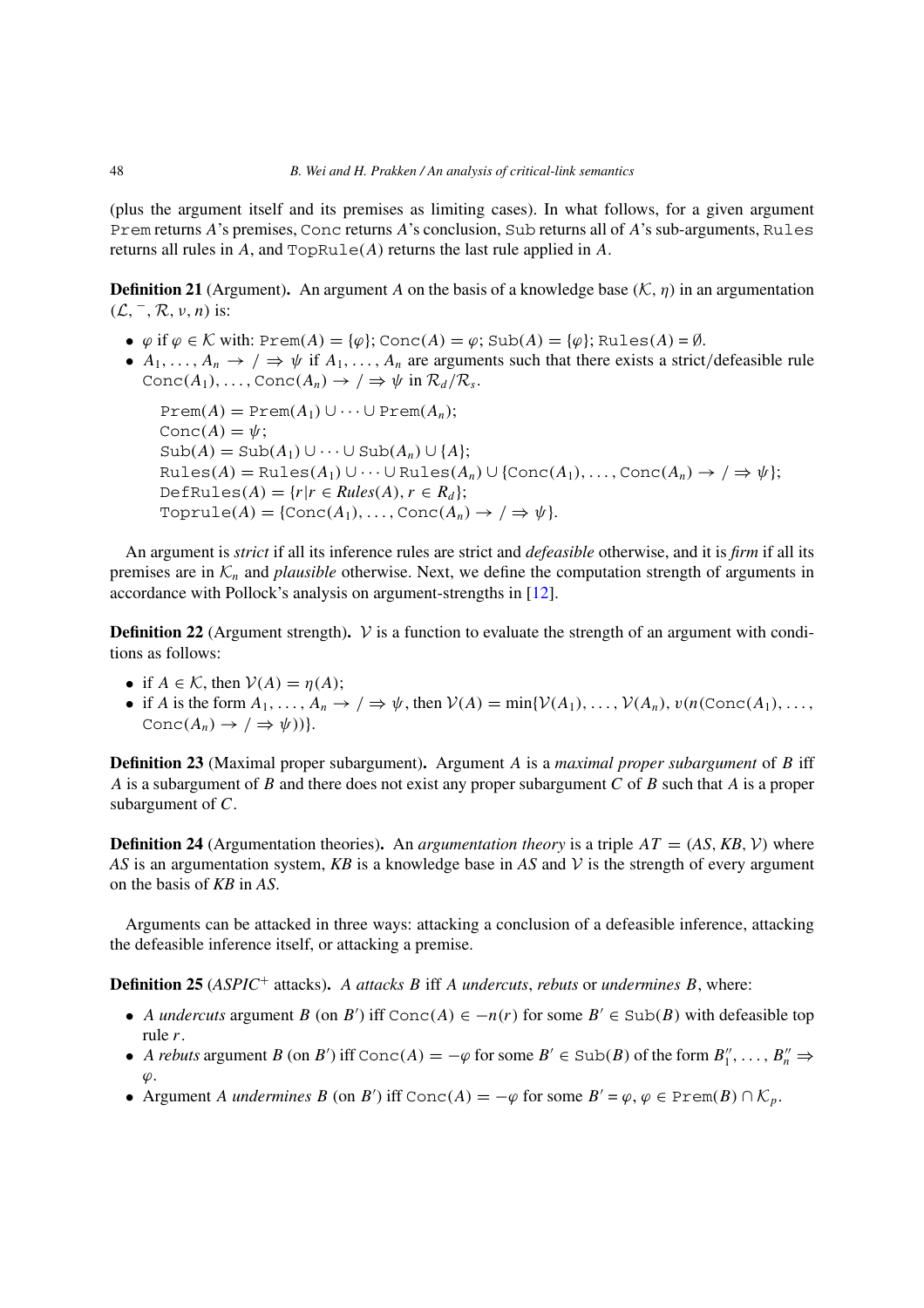

<span id="page-14-0"></span>Fig. 6. Presumptive defeat.

We next give some new definitions that are useful in our modification of *ASPIC*<sup>+</sup>.

**Definition 26** (Direct attacks)**.** Argument *A directly attacks* argument *B* iff *A* rebuts or undercuts or undermines *B* on *B*; Otherwise *A* indirectly attacks *B*.

**Corollary 1.** *Argument A directly attacks argument B iff*

- (1)  $Conc(A) = -Conc(B)$ , *where B is not an atomic argument*; *or*
- (2) Conc $(A) = -\varphi$ , where  $\varphi \in \text{Prem}(B) \cap \mathcal{K}_p$  and B is an atomic argument; or
- (3)  $Conc(A) = -r$  *for*  $TopRule(B) = r$  *and r is defeasible.*

We further say that (1) *A* directly rebuts *B* or *A* is the direct rebutter of *B* iff they satisfy the first condition, (2) *A* directly undermines *B* or *A* is the direct underminer of *B* iff they satisfy the second condition, and (3) *A* directly undercuts *B* or *A* is the direct undercutter of *B* iff they satisfy the third condition.

In all previous publications on the *ASPIC*<sup>+</sup> framework the definition of attack was combined with a preference ordering on arguments to yield a notion of defeat. Then the semantics was defined by regarding the set of all arguments that can be constructed plus the defeat relation as an abstract argumentation framework in the sense of [\[2](#page-18-4)].

Thus any semantics can be applied to arguments in an *ASPIC*<sup>+</sup> framework and it can also be used to define the degrees of justification of arguments and their conclusions after it's extended with gradual degrees. We will not link the semantics of *ASPIC*<sup>+</sup>'s argumentation theories with gradual values to Dung's theory, but instead of a gradual graph with two kinds of links.

# *4.2. Modifying the* ASPIC<sup>+</sup> *framework with variable degrees of justification*

Next we will discuss the computation of degrees of justification in *ASPIC*<sup>+</sup>, using the new notion of an argument graph. We regard the degree of justification of an argument as the variable degree for accepting or rejecting the argument from a cognitive perspective. We further assume that the degree of justification of one argument equals the degree of justification of its conclusion.

**Definition 27.** An *argument graph G* is a labeled, finite, directed graph, consisting of argument nodes and attacking links indicating attacking relationships between argument nodes and proper subargument links indicating connecting subargument relationships between an argument and its proper superarguments.

The attacking links relate their roots to their targets and the root of an attacking link is an attacker in the graph, while the proper subargument links relate their roots to their targets and the root is the proper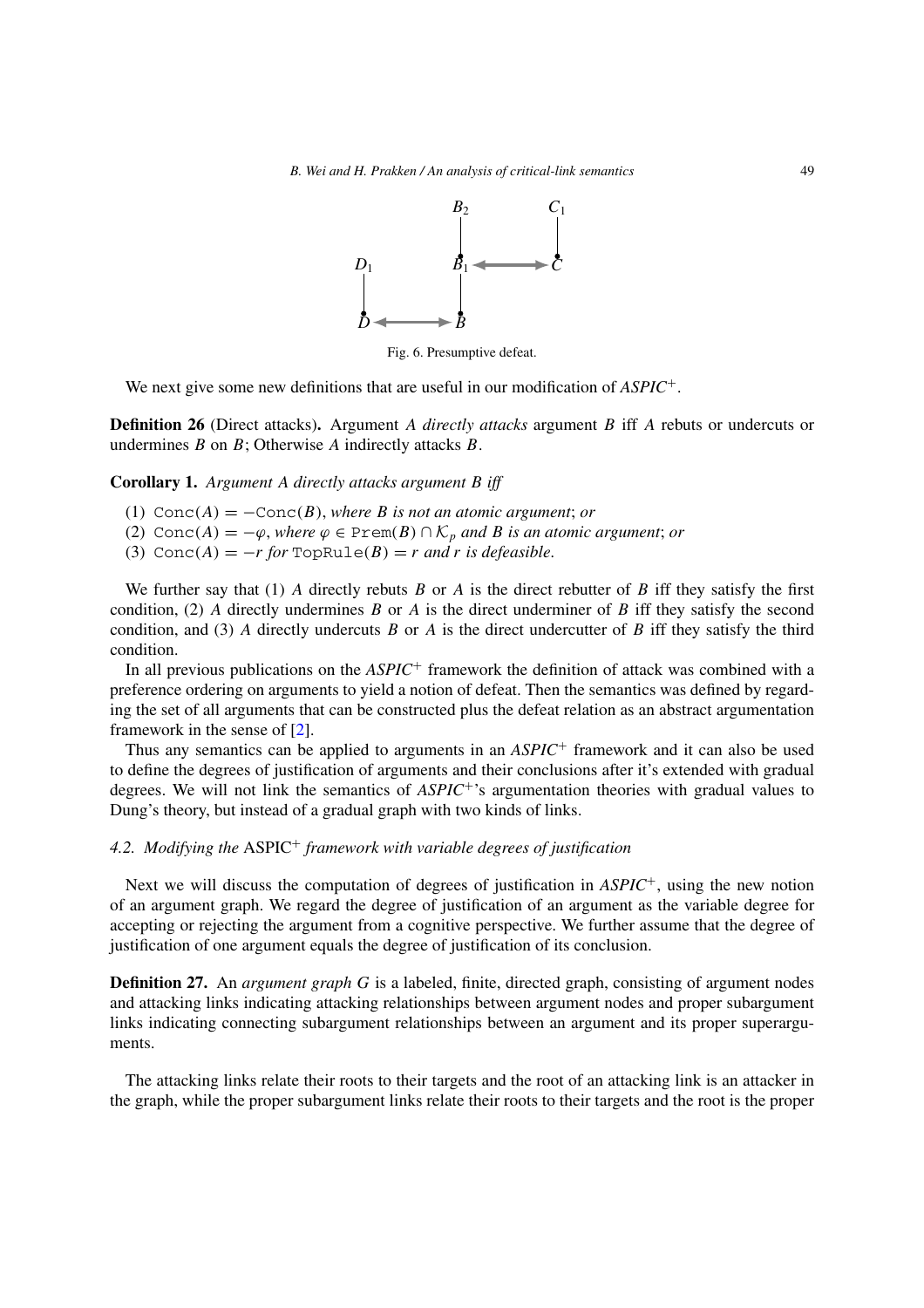subargument of its target or the target is the proper superargument of its root in graph. In the diagrams of argument graphs, arguments are displayed as dots, attacking links are indicated using ordinary arrowheads, while proper subargument links are indicated using closed-dot arrowheads. The initial arguments in *G* can be defined as follows:

**Definition 28.** An argument is *initial* in *G* iff it is not the target of any attacking link or proper subargument link.

<span id="page-15-2"></span>**Example 1.** Consider and Pollock's inference graph in Fig. [3.](#page-7-1) We assume arguments in *ASPIC*<sup>+</sup> framework as  $B = [B_1 \Rightarrow \neg S]$ ;  $B_1 = [B_2 \Rightarrow \neg Q]$ ;  $B_2 = [P]$ ;  $C = [C_1 \Rightarrow Q]$ ;  $C_1 = [R]$ ;  $D = [D_1 \Rightarrow S]$ ;  $D_1 = [A]$ . We show the arguments in Fig. [6.](#page-14-0) Note that *C* directly rebuts  $B_1$  and indirectly rebuts *B*, *B* directly rebuts *D*. Moreover, nodes  $B_2$ ,  $C_1$  and  $D_1$  are initial arguments.

**Definition 29.** An argument path  $P(A, B)$  from argument *A* to argument *B* in graph *G* is a sequence of attacking links and proper subargument links  $\langle L_1, \ldots, L_n \rangle$ , such that there exist arguments  $B_1, \ldots, B_{n-1}$ with  $L_1 = (A, B_1)$ ,  $L_{i+1} = (B_i, B_{i+1})$ , and  $L_n = (B_{n-1}, B)$ , where  $(A, B)$  means the attacking link or proper subargument link from node *A* to node *B*.

For instance, in Fig. [6,](#page-14-0)  $P(D_1, B) = \langle (D_1, D), (D, B_1) \rangle$  and  $P(C_1, B) = \langle (C_1, C), (C, B_1), (B_1, B) \rangle$ .

**Definition 30.** An argument-path is a *circular path* from an argument *A* to itself iff there exists an argument path *P (A, A)*. Moreover, (1) An argument path is an *even cycle* iff the argument path is a circular path and the length  $n = 2k$ . (2) An argument path is an *odd cycle* iff the argument path is a circular path and the length  $n = 2k + 1$ .

For instance, in Fig. [6,](#page-14-0)  $P(D, D) = \langle (D, B), (B, D) \rangle$  and  $P(C, C) = \langle (C, B_1), (B_1, C) \rangle$  are even cycles.

**Definition 31.** Argument *A* is *in a circular path from an argument B to B itself* iff there exists at least one circular path from argument *B* to *B* itself containing argument *A*.

For instance, let  $P(A, A) = \langle (A, B), (B, C), (C, D), (D, A) \rangle$ , where  $(A, B)$  and  $(C, D)$  are attack links, *(B, C)* and *(D, A)* are proper subargument links. Then *C* is in the circular path *P (A, A)* from *A* to *A*.

Next we will make our approach simpler than Pollock's by defining the notions of a basic set and its extension instead of the notions of node-dependent and node-critical links.

<span id="page-15-1"></span>**Definition 32.** The notions of basic set and critical extension can be defined as follows:

- 1. A set of attack links is a *basic set* of argument *A* in graph *G* iff removing all members of the set suffices to cut all cycles from *A* to *A*.
- 2. A set of attack links is a *critical extension* of argument *A* in graph *G* iff it is a minimum basic set of argument of *A* in graph *G*.

<span id="page-15-0"></span>**Proposition 1.** *For any argument A in a circular path*, *there exists at least one basic set of A*.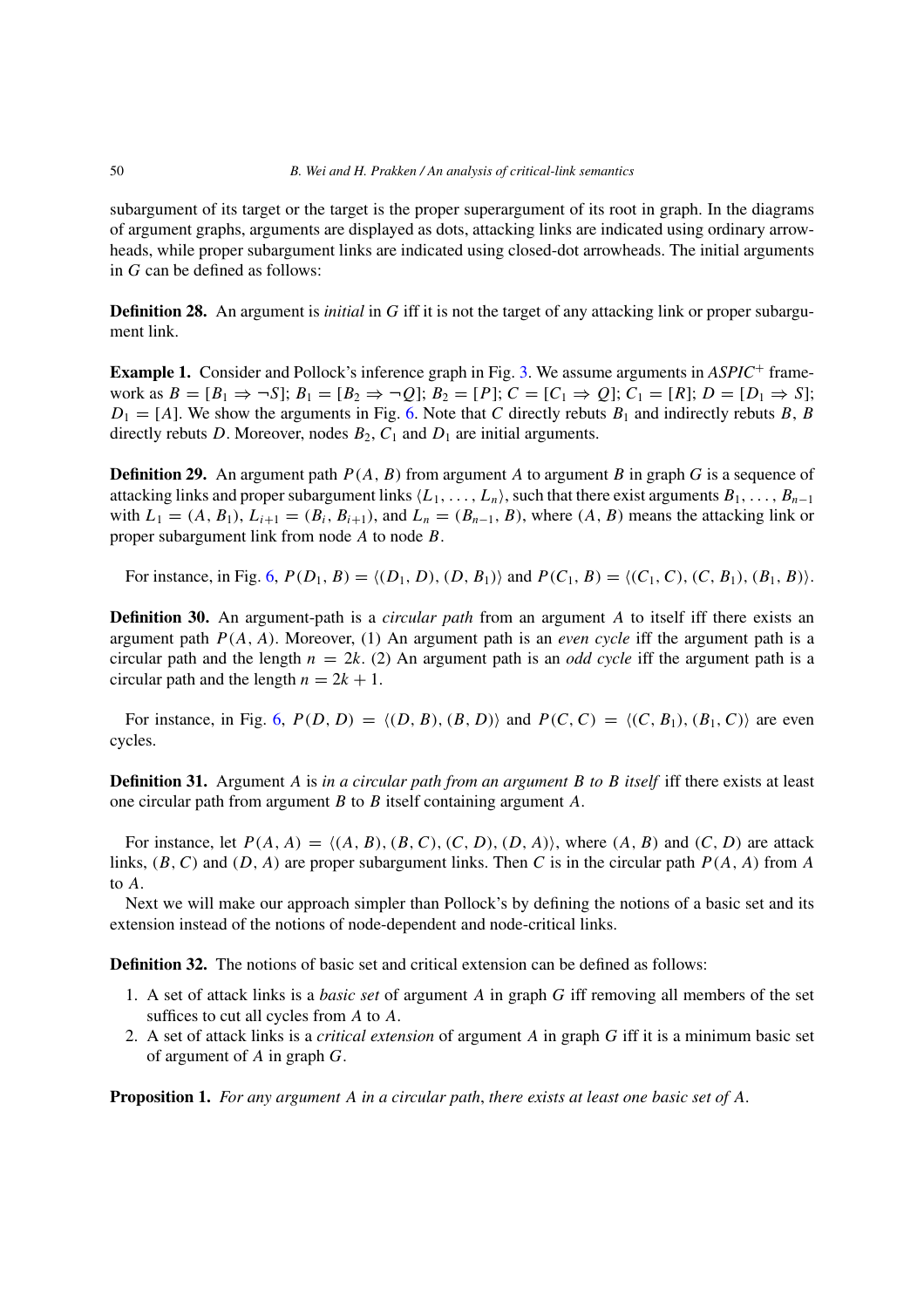**Proof.** Suppose for contradiction that there is no basic set of argument *A*. If there is no basic set of argument *A*, then there does not exist any link set such that removing all members suffices to cut the circular paths from *A* to *A*. But clearly removing all members of the set containing all links in the path can cut the circular paths. Contradiction.  $\Box$ 

**Corollary 2.** *For any attack link L in a circular path P*, *there exists at least one critical extension containing L*.

**Proof.** Suppose for contradiction that there exists at least one critical extension containing *L*. If there is no critical extension containing *L*, then there is no basic set, contradicting Proposition [1.](#page-15-0)  $\Box$ 

**Corollary 3.** *If an attack link does not occur on any circular path*, *then it does not belong to any critical extension*.

**Proof.** It is equivalent to prove that if an attack link belongs to a critical extension, then it occurs on a circular path. Assume attack link *L* belongs to a critical extension and it does not occur on any circular path, by definition [32,](#page-15-1) then there does not exist basic set, hence there is no critical extension contains *L*. Contradiction.  $\Box$ 

**Definition 33.** Given a graph G, the new graph  $G_A$  is the argument-graph that results from removing all members in all critical extensions in graph *G* and making all arguments  $B_1, \ldots, B_n$  which are not in a defeat cycle initial with  $J(B_i, G_A) = J(B_i, G)$ .

Note that Pollock only has two kinds of defeaters, namely rebuttals (attacking a conclusion) and undercutters (attacking an inference rule), so there is no computation for the defeater on premises. However, in *ASPIC*<sup>+</sup>, a third way of argument attacking, namely premise attack or "undermining" has been added. So we add a calculation for the arguments which are attacked by underminers. The new computation for the degrees of justification of arguments in a new argument graph can be defined as follows:

**Definition 34.** The computation of Justification (*JC*) can be defined as follows:

- (1) If argument *A* is initial in *G*,  $J(A, G) = \mathcal{V}(A)$ .
- (2) If argument *A* is initial in  $G_A$ , and  $B_1, \ldots, B_n$  are the direct underminers of *A*, then  $J(A, G)$  = *J*(*A, G<sub><i>A*</sub>) ∼ max{*J*(*B*<sub>1</sub>*, G<sub><i>A*</sub>)*, . . . , J*(*B<sub>n</sub>, G<sub><i>A*</sub>)</sub>}.
- (3) If argument *A* is not initial in *G* and  $G_A$ , and  $A_1, \ldots, A_n$  are the maximal proper subarguments of *A*, and  $v(r) = \rho$  is the strength of *Toprule*(*A*) = *r*. *B*<sub>1</sub>,..., *B*<sub>i</sub> are the direct undercutters of *A* and  $B_{i+1}, \ldots, B_m$  are the direct rebutters of *A* in a circular path  $P(A, A)$ , then  $J(A, G) = \min\{(\rho \sim \max\{J(B_1, G), \ldots, J(B_i, G)\}\)$ ,  $J(A_1, G), \ldots, J(A_n, G)\} \sim$  $max{J(B_{i+1}, G_A), \ldots, J(B_m, G_A)}$ .

We define  $x \sim y = x(1 - y)$ , if  $0 \le y \le x \le 1$ , otherwise,  $x \sim y = 0$  and max $\{\emptyset\} = 0$ . The computation *JC* is for arguments attacked both by direct undercutters, direct rebuttals and direct underminers in cycles.  $JC(3)$  unites and double counts the computation for arguments only attacked by direct undercutters which are not in cycles and the computation for arguments only attacked by direct rebuttals.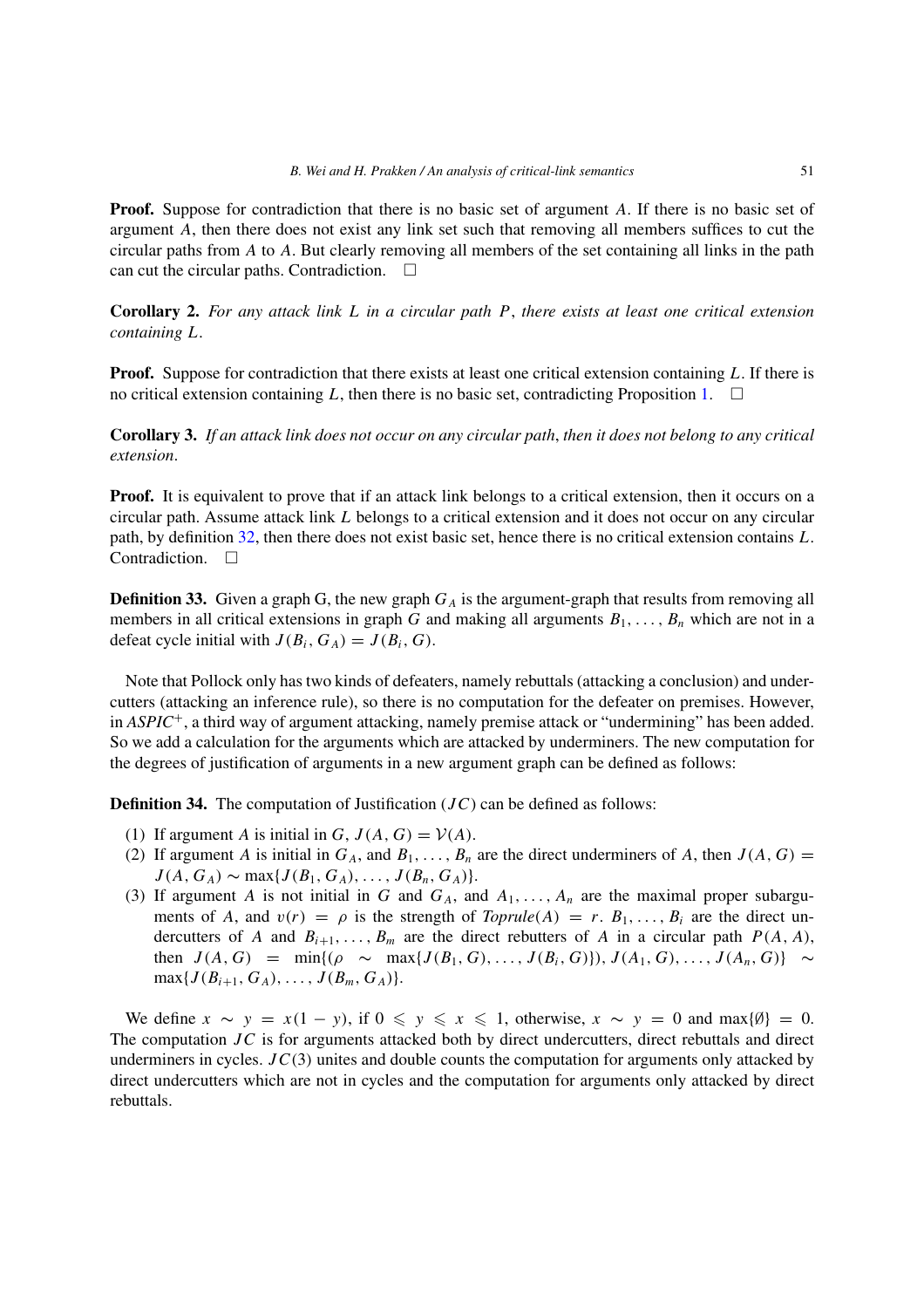

<span id="page-17-1"></span>Fig. 7. Collaborative defeat.

**Example 2.** We assume the arguments in Fig. [7](#page-17-1) as  $A_1 = [q]$ ,  $B_1 = [p]$ ,  $B = [B_1 \Rightarrow \neg q]$  with *DefRules*(*B*) = { $d_1$  :  $p \Rightarrow \neg q$ },  $A = [A_1 \Rightarrow s]$  with *DefRules*(*A*) = { $d_2$  :  $q \Rightarrow s$ },  $C = [E \Rightarrow$  $\neg n(q \Rightarrow s)$ ] with *DefRules*(*C*) = { $d_3 : r \Rightarrow \neg n(q \Rightarrow s)$ },  $D = [\neg s]$ ,  $E = [r]$ . We show the degrees of justification of these arguments as follows:

- $B_1$  and *E* are initial arguments in *G*, then from  $JC(1)$ , we have  $J(B_1, G) = V(B_1) = \eta(p)$  and  $J(E, G) = V(E) = \eta(r)$ .
- *B* directly undermines  $A_1$  and  $A_1$  is initial in  $G_A$ , *A* directly undermines *D* and *D* is initial in  $G_D$ , then from *JC(2)*, we have  $J(A_1, G) = J(A_1, G_{A_1}) \sim J(B, G_{A_1})$  and  $J(D, G) = J(D, G_D) \sim$  $J(A, G_D)$ .
- $A_1$  directly rebuts *B* and *B* is not initial in *G* and  $G_B$ , then from  $JC(3)$ , we have  $J(B, G)$  =  $\min\{\rho(d_1), J(B_1, G)\}\sim J(A_1, G_B).$
- *D* directly rebuts *A* and *C* directly undercuts *A*, then from  $JC(3)$ , we have  $J(A, G)$  =  $min{(\rho(d_2) \sim J(C, G)), J(A_1, G)} \sim J(D, G_A).$
- *C* is free from attacking, so  $J(C, G) = \min\{\rho(d_3), J(E, G)\}.$

**Example 3** (Example [1](#page-15-2) continued). (*JC*) can also be illustrated with real values. We consider the ar-guments in Example [1.](#page-15-2) Let  $\eta(P) = \eta(R) = 0.8$ ,  $\eta(A) = 0.1$  and the reasons are equally strong:  $\rho = 0.9$ . From *JC(1)*, it follows  $J(B_2, G) = J(C_1, G) = 0.8$  and  $J(D_1, G) = 0.1$  It's easy to have that *C* directly rebuts  $B_1$ , then from  $J(C(3))$ , it follows  $J(B_1, G) = \min\{\rho, J(B_2, G)\}\sim$  $J(C, G_{B_1}) = J(B_2, G) \sim J(C_1, G) = 0.16$ ; We also have *B* directly rebuts *D*, then from  $JC(3)$ , it follows  $J(B, G) = \min\{\rho, J(B_1, G)\}\sim J(C, G_B) = J(B_1, G) \sim J(D_1, G) = 0.144$ ; Similar,  $J(B, G_D) = 0.16; J(D, G) = \min\{\rho, J(D_1, G)\} \sim J(B, G_D) = J(D_1, G) \sim J(B, G_D) = 0.$ 

# <span id="page-17-0"></span>**5. Conclusion**

In this paper we studied the modelling of variable degrees of justification in argumentation. We pointed out some arguably counter-intuitive consequences of Pollock's critical-link semantics with variable degrees of justification and then presented some modifications that avoid these outcomes. Moreover, to illustrate the generality of Pollock' approach and our modifications, we also discussed how they can be combined with the *ASPIC*<sup>+</sup> framework. In future work we aim to investigate the properties of our definitions and to study their application to realistic examples, including problems of legal reasoning with evidence.

While our contributions in this paper still need to be further developed in these and other ways, we hope we have contributed to the study of an important but often neglected aspect of natural argumentation. In most current approaches, the justification status of arguments and conclusions is an all-or-nothing